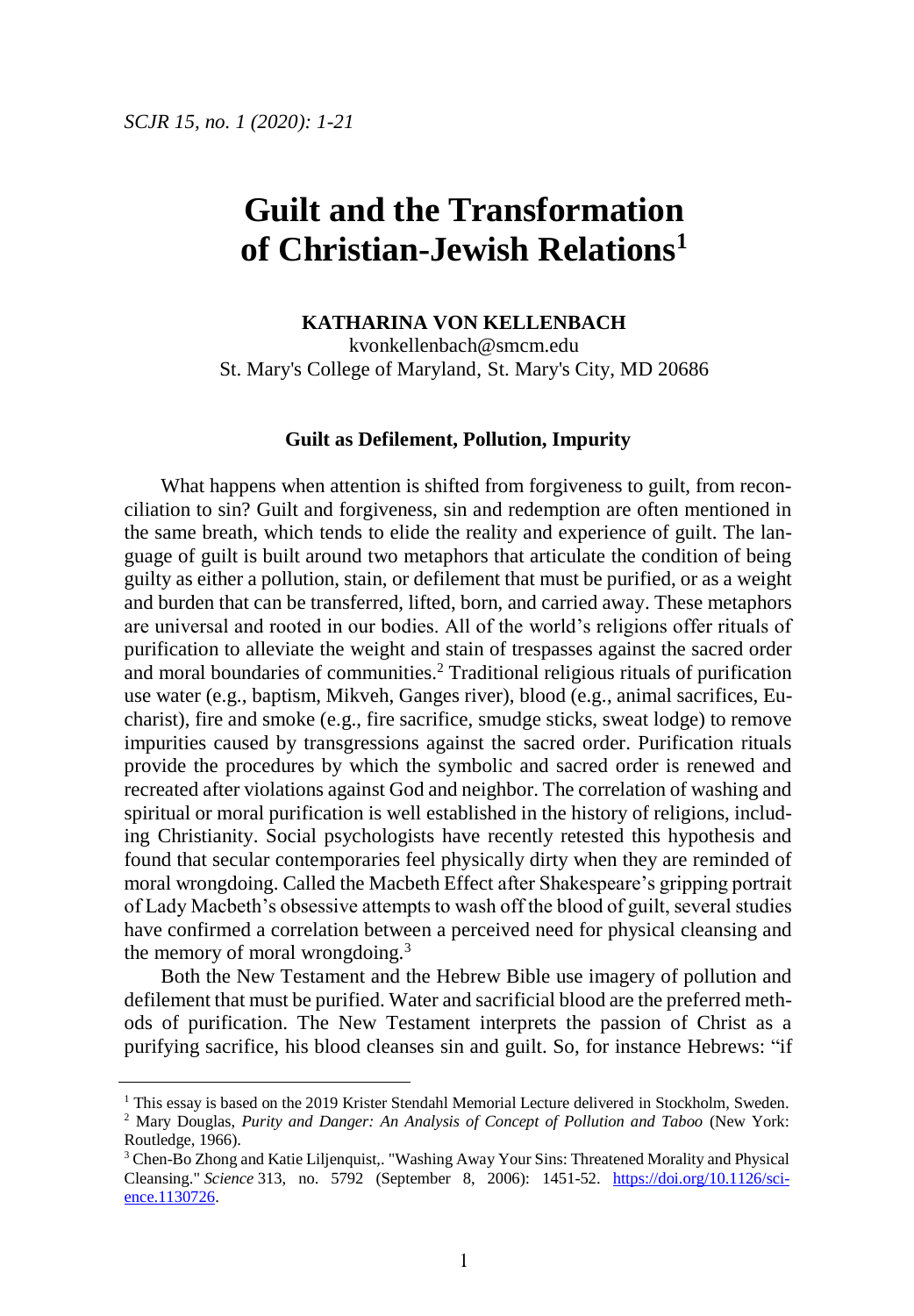the blood of goats and bulls, with the sprinkling of the ashes of a heifer, sanctifies those who have been defiled so that their flesh is purified, how much more will the blood of Christ, who through the eternal Spirit offered himself without blemish to God, purify our conscience from dead works to worship the living God" (Heb 9:13- 14)! Christ's blood washes away sins and he dies so that "that he might redeem us from all iniquity and purify for himself a people of his own who are zealous for good deeds" (Titus 2:14). In baptism, "you were washed, you were sanctified, you were justified" (1 Cor 6:11) and in the eucharist, the "blood of Jesus Christ his Son cleanses us from all sin" (1 John 1:7). Sacrificial blood and sacred water are universal detergents to cleanse spiritual and social violations of the social and symbolic order.

In the Hebrew Bible, trespasses against God's divine ordinances must be expiated by rituals of purification, often involving the entire community. Unless the culprit is punished, the entire community is implicated in guilt by association, which pollutes the land, undermines social cohesion, and obstructs relations with God:

You shall not pollute the land in which you live; for the blood pollutes the land, and no expiation can be made for the land, for the blood that is shed in it, except by the blood of the one who shed it. You shall not defile the land in which you live, in which I dwell; for I the LORD dwell among the Israelites (Num 35:33-34).

On the Biblical paradigm, it is the entire community that is implicated and under obligation to respond, prosecute, and punish the culprit. Only some people in a community are guilty but all are responsible. Until the community vindicates the victims by imposing the rule of law, the pollution of moral violation spreads. While this may sound like ancient tribal blood feud customs, this imagery is regaining relevance in contemporary discussions of political crime and atrocities.<sup>4</sup> The Holocaust, for instance, implicated everyone who was not circumcised or a member of the Jewish community. Complicity is a form of pollution, silence and indifference are signs of collusion.

#### **Guilt as Weight and Burden**

The second metaphor for guilt involves weights and burdens that must be born or can be lifted. The scapegoat ritual is the most prominent text that suggests that the sins of the community are transferred and carried into the desert in order to rid individuals and the community of personal and communal guilt:

Then Aaron shall lay both his hands on the head of the live goat, and confess over it all the iniquities of the people of Israel, and all their transgressions, all

<sup>4</sup> Martha Grace Duncan, *Romantic Outlaws, Beloved Prisons: The Unconscious Meanings of Crime and Punishment* (New York, New York University Press, 1996).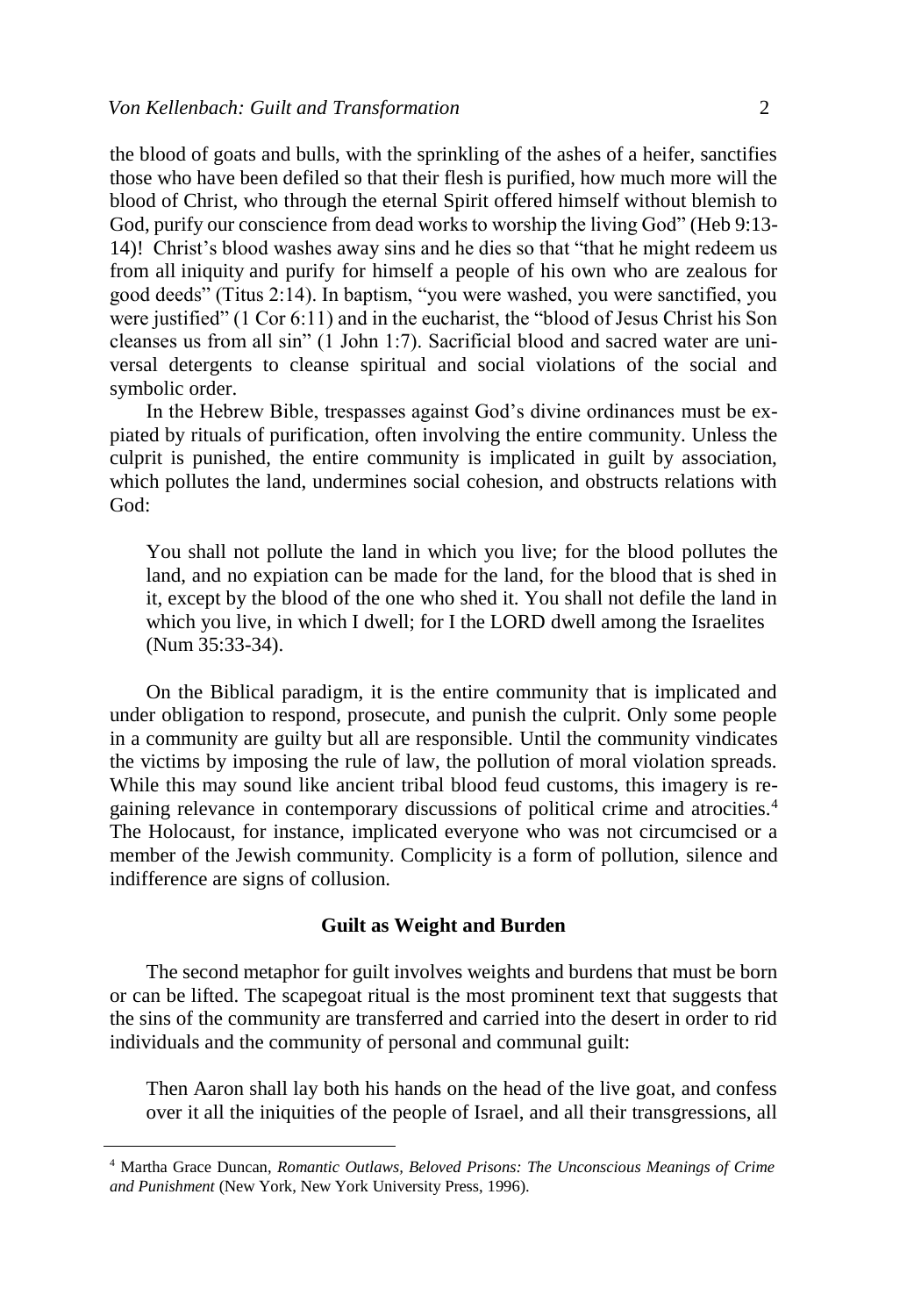their sins, putting them on the head of the goat, and sending it away into the wilderness by means of someone designated for the task. The goat shall bear on itself all their iniquities to a barren region; and the goat shall be set free in the wilderness (Lev 16:20-22).

This ritual visualizes sin and guilt as a burden that can be loaded and eased. It is from this process of garbage removal that we also derive the associative field of *Gehenna*, the Hebrew word for hell, which, some have argued, refers to the garbage dump outside of the walls of Jerusalem, where smoldering flames slowly consumed the stinking detritus of human consumption. Garbage disappears by common design, we no longer perceive and acknowledge its existence. But in reality, it has not vanished, even though it has lost its value and right to exist. That which has been thrown away smolders and stinks in fiery pits and foul landfills.

Christ as sacrificial scapegoat carries away the weight of iniquity and disposes humanity's sins in some remote corner of the universe. Is that how reconciliation can work? What happens to the remainders of guilt? We must question this imagery on ecological, moral, and spiritual grounds, and consider the possibility of toxic super fund sites in the realm of historical evil. Guilt may not disappear down hidden drainage pipes and or on the backs of waste management scapegoats, but require intentional bioremediation and composting.

The history of Christian anti-Judaism is a case in point. Before the Holocaust, anti-Judaism established and sustained Christian triumphalism, but after the murder of six million Jews in the heart of European Christendom, the teaching of contempt became a liability. The Holocaust made Christian anti-Judaism odious. But although many church bodies rushed to declare antisemitism a "sin against God" (WCC 1948) and "denial of the spirit and teaching of our Lord (WCC 1946), antisemitism's role and function, shape and history, remained obscure, unknown, and vague. The question of guilt is instructive here.

#### **Whose Guilt Is It Anyway?**

From the start, many Christians, and certainly the Nazis, blamed Jews and Judaism for all of the misfortune in the world. Anti-Judaism is built upon the charge of the murder of Christ, a charge that looms large and extends into supposedly secular antisemitic propaganda. Anti-Jewish tropes picture Jews as persecutors of Christ, who entrap the innocent and corrupt the Christian world. Because the Jews called the blood of Christ upon their own heads, whatever legal, political, and physical violence came their way was deserved. God himself, according to this teaching, rejected and punished this people. This collective guilt spreads to the entire people of Israel, living then and there, or here and now. Punishing the Jews became a righteous and Christian duty. *Der Stürmer,* a crude and pornographic anti-Semitic propaganda publication of the Nazi party, routinely ran caricatures of the Cross to convey its message that "the Jews are our misfortune (Unglück)." A looming Jewish face watches the crucifixion of an Aryan-looking Christ (figure 1), and in one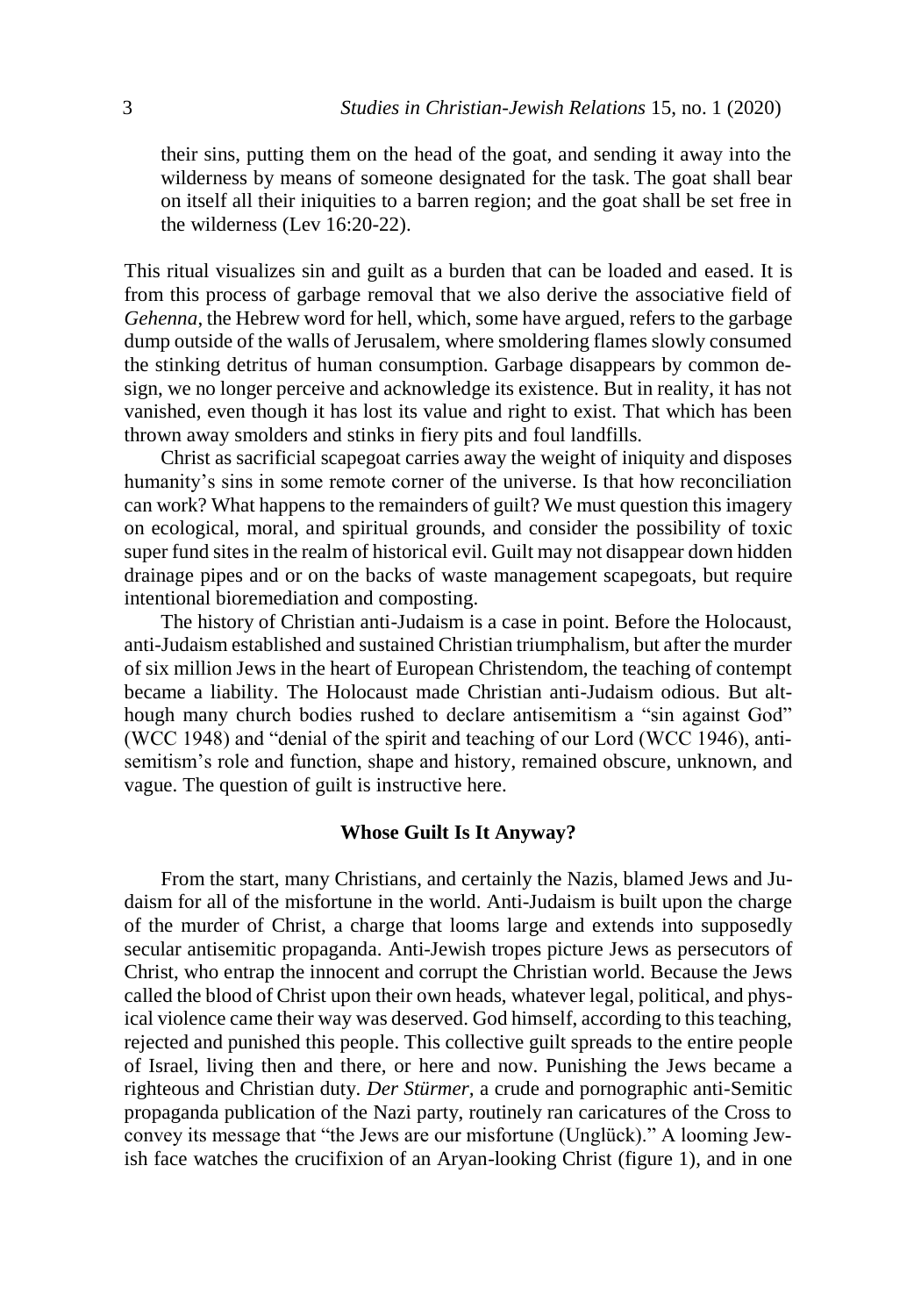#### *Von Kellenbach: Guilt and Transformation* 4

case, of a naked female figure, "Ecce Germania."<sup>5</sup> As Christ-Killers, the Jews also threaten the survival and well-being of Germania. Despite their pretense of scientific racism, Nazi antisemitism used the Christian trope of collective guilt for the conspirational entrapment of the Son of God to authorize violence against the Jews. This allowed Nazi authorities to recruit willing collaborators from among German, Austrian, Polish, Ukrainian, French, and Dutch Christians. The Final Solution, on that view, completed the rejection by God Himself, who condemned this people into exile. Contrary to the WCC's claim that antisemitism was in "denial of the spirit and teaching of our Lord" (WCC 1946), the Christian story was routinely used to mobilize antisemitic violence.



Figure 1. Front page of *Der Stürmer*, January 1939

<sup>5</sup> *Der Stürmer* front page, January 1939, United States Holocaust Memorial Museum Collection, Gift of Virginius Dabney, <https://www.ushmm.org/propaganda/archive/der-sturmer-january-1939/> (accessed January 27, 2020).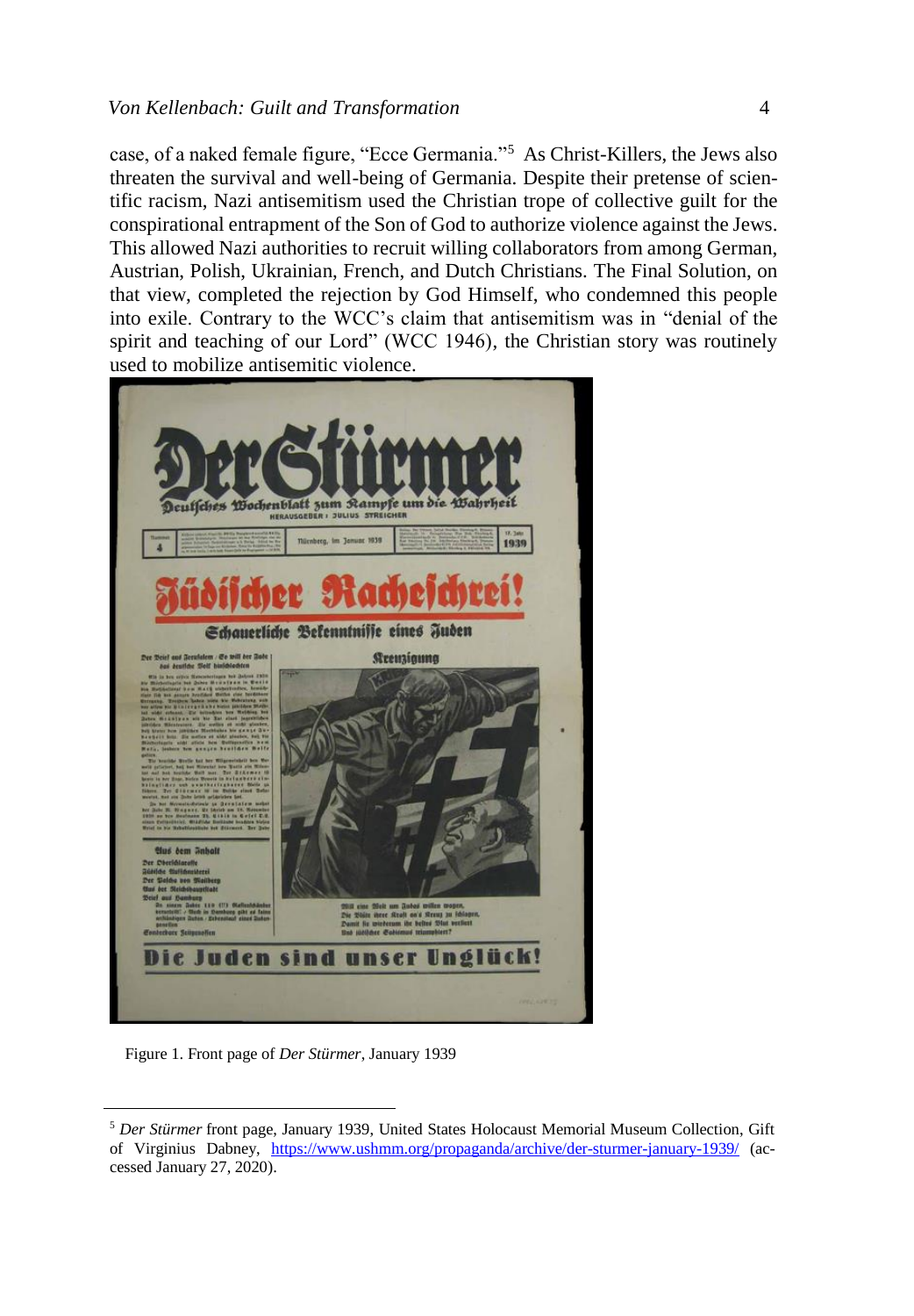This projection of guilt was at the heart of the Christian *Teaching of Contempt,*  and constituted, as Rosemary Radford Ruether put it, "the left hand of Christology."<sup>6</sup> The guilt of the Jews was hammered home in sermons and sculpture, art and architecture, scholarly treatises, and popular pamphlets: Jews were guilty of killing Christ, guilty of persecuting the prophets, guilty of disobedience, guilty of blindness, guilty of arrogance, and guilty of refusing to fade into oblivion. Israel was cursed for its guilt, deprived of its covenant, banished from its land, dispersed into exile, and condemned to abjection at the hands of the Church, the New Israel.<sup>7</sup>

As much as the Christian churches needed and wanted to disassociate from the genocidal violence of the Holocaust, they were not immediately ready to renounce Jewish guilt. Consider the Declaration on Jewish Question issued by the Council of Pastors of the Confessing Church (Reichsbruderrat) in 1948. This statement was supposed to redress the silence about the Holocaust in the original "Declaration of Guilt" in Stuttgart in October of 1945. The 1948 declaration affirms the Jewishness of Jesus, and repudiates singular guilt attributions to the Jews for his death. But in the second and fifth point, the declaration reiterates Israel's supposed rejection of its vocation and God's punishment of the people of Israel as a warning and exhortation for the New Israel, the Church:

(2) In crucifying the Messiah, Israel has rejected its election and vocation. All of humankind has repudiated the Christ of God in this event. We are all coguilty for the crucifixion of Christ. Therefore, the church is not allowed to stigmatize the Jews as solely guilty for the cross of Christ… (5) Standing under the judgment of God, Israel confirms the irrefutable truth and reality of the word of God, to the continuous admonition of his church. That God cannot be mocked is the silent sermon of the Jewish fate, as a warning to us and as an exhortation to the Jews to consider conversion to the One, in whom alone rests their salvation. <sup>8</sup>

Three years after the military defeat of Nazism, representatives of the Confessing Church, who had split from the state-controlled German Evangelical Church over the Aryan Paragraph, could not stop blaming the Jews for their own misfortune. At their meeting in 1948, they continued to hold the Jews accountable for their own punishment as a natural consequence of their rejection of Christ. This position remained ascendant long into the 1960s, when Jewish theologian Richard Rubenstein encountered it in his visits with German church representatives, including those who were arguably sympathetic to Jews, such as Dean Heinrich Grüber, who had run the church relief office in Berlin during the war for non-Aryan Christians and Jews, called the "Pastor Grüber Bureau." Grüber was as "woke" as any

<sup>6</sup> Rosemary Radford Ruether, *Faith and Fratricide: The Theological Roots of Anti-Semitism* (New York: Seabury Press, 1974).

<sup>7</sup> Meyer, Barbara U. "Structures of Violence and the Denigration of Law in Christian Thought." *Studies in Christian-Jewish Relations* 13(1) (2018): 1-21.

<sup>8</sup> Reichsbruderrat, Wort zur Judenfrage. (1948). *Freiburger Rundbriefe*. [http://www.freiburger-rund](http://www.freiburger-rundbrief.de/de/?item=934)[brief.de/de/?item=934](http://www.freiburger-rundbrief.de/de/?item=934) (accessed November 4, 2019).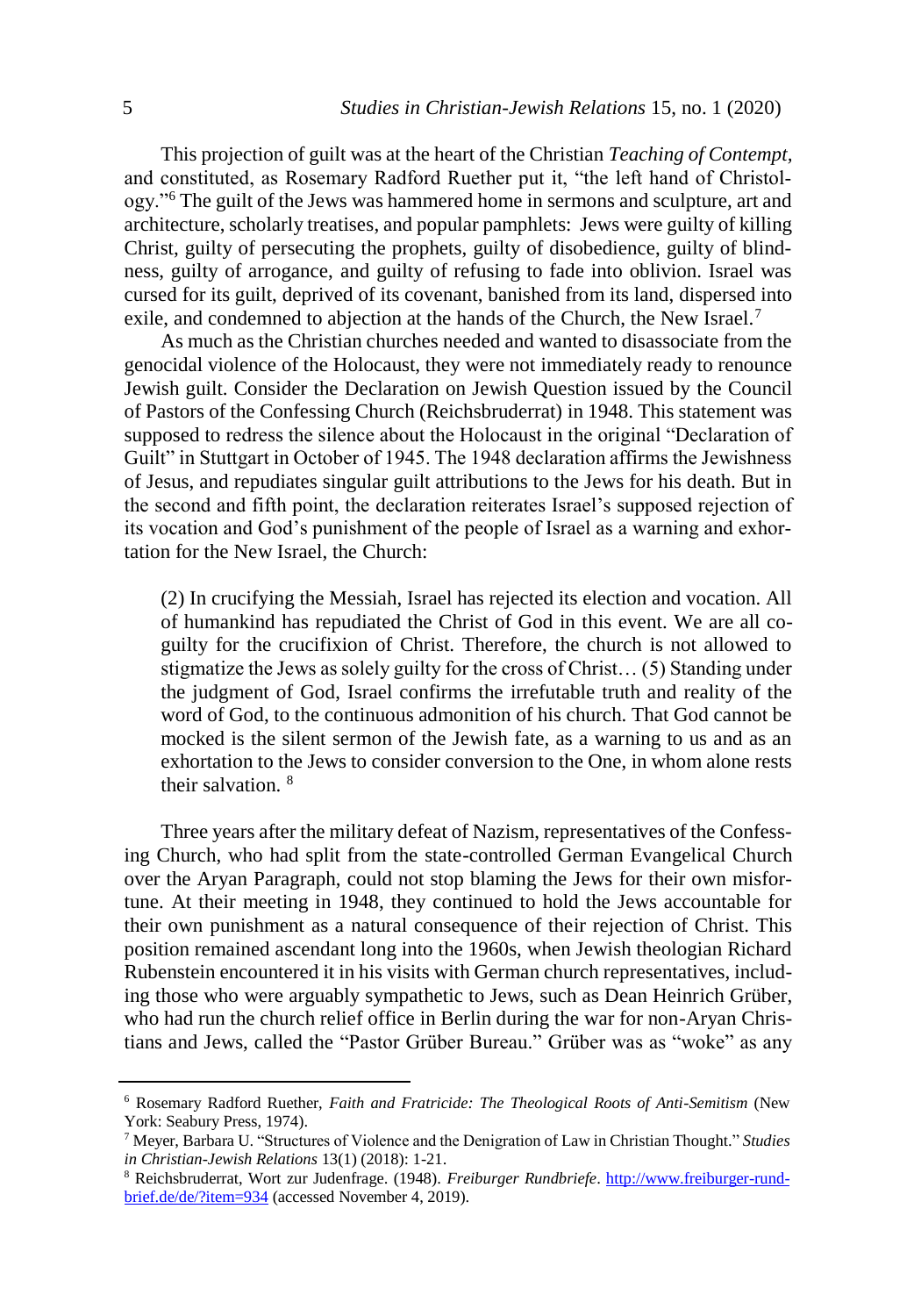German clergyman at the time and traveled to Jerusalem as the only German to testify against Adolf Eichmann. But in his conversations with Richard Rubenstein, he also interpreted Jewish suffering through the lens of divine punishment for the betrayal and rejection of Christ. For Rubenstein, such theological meaning-making proved that antisemitism was deeply ingrained in the mythic structure of Christianity itself:

Even when Christians assert that all men are guilty of the death of the Christ, they are asserting a guilt more hideous than any known in any other religion, the murder of the Lord of Heaven and Earth...The best that Christians can do for the Jews is to spread the guilt, while always reserving the possibility of throwing it back entirely upon the Jews. There is no solution for the Jews…<sup>9</sup>

The discussions and eventual renunciation of the "deicide charge" occurred over the course of the 1960s. The first church to disavow the deicide charge as a "tragic misunderstanding" was House of Bishops of the Episcopal Church in the USA in 1964.<sup>10</sup> Their statement explains: "To be sure, Jesus was crucified by some soldiers at the instigation of some Jews. But this cannot be construed as imputing corporate guilt to every Jew in Jesus' day, much less the Jewish people in subsequent generations."<sup>11</sup> A year later, in 1965, *Nostra Aetate*, widely acclaimed as the moment of "sea change" in Jewish-Christian relations, was passed overwhelmingly by the Second Vatican Council in Rome:

True, the Jewish authorities and those who followed their lead pressed for the death of Christ; still what happened in His passion cannot be charged against all the Jews, without distinction, then alive, nor against the Jews today. Although the Church is the new people of God, the Jews should not be presented as rejected or accursed by God, as if this followed from the Holy Scriptures.<sup>12</sup>

The attribution of Jewish guilt is the corner stone on which the election of the Gentile Christian church was built. It establishes the reason for God's rejection and replacement of the people of Israel. It grounds Jewish abjection and exile. For all of its irrationality, it took enormous internal theological debate and political pressure to renounce the idea that every Jew, at every point in history and everywhere, could be held personally accountable for the death of Christ. Without retributive reasoning, Christian contempt and violence loses a key argument. If God has no reason to punish the Jews, then Christians lose the reason to curse and consign Jews to hell. The official retraction of Jewish guilt allowed the churches to consider the

<sup>9</sup> Richard Rubenstein, *After Auschwitz: Radical Theology and Contemporary Judaism* (Indianapolis: The Bobbs-Merrill Company, 1966), 57.

<sup>10</sup> Franklin Sherman, *Bridges: Documents of the Christian-Jewish Dialogue* (New York: Paulist Press, 2011), Vol. 1, 59.

<sup>11</sup> Sherman, *Bridges*, Vol. 1, 59.

<sup>12</sup> Sherman, *Bridges*, Vol. 1, 168.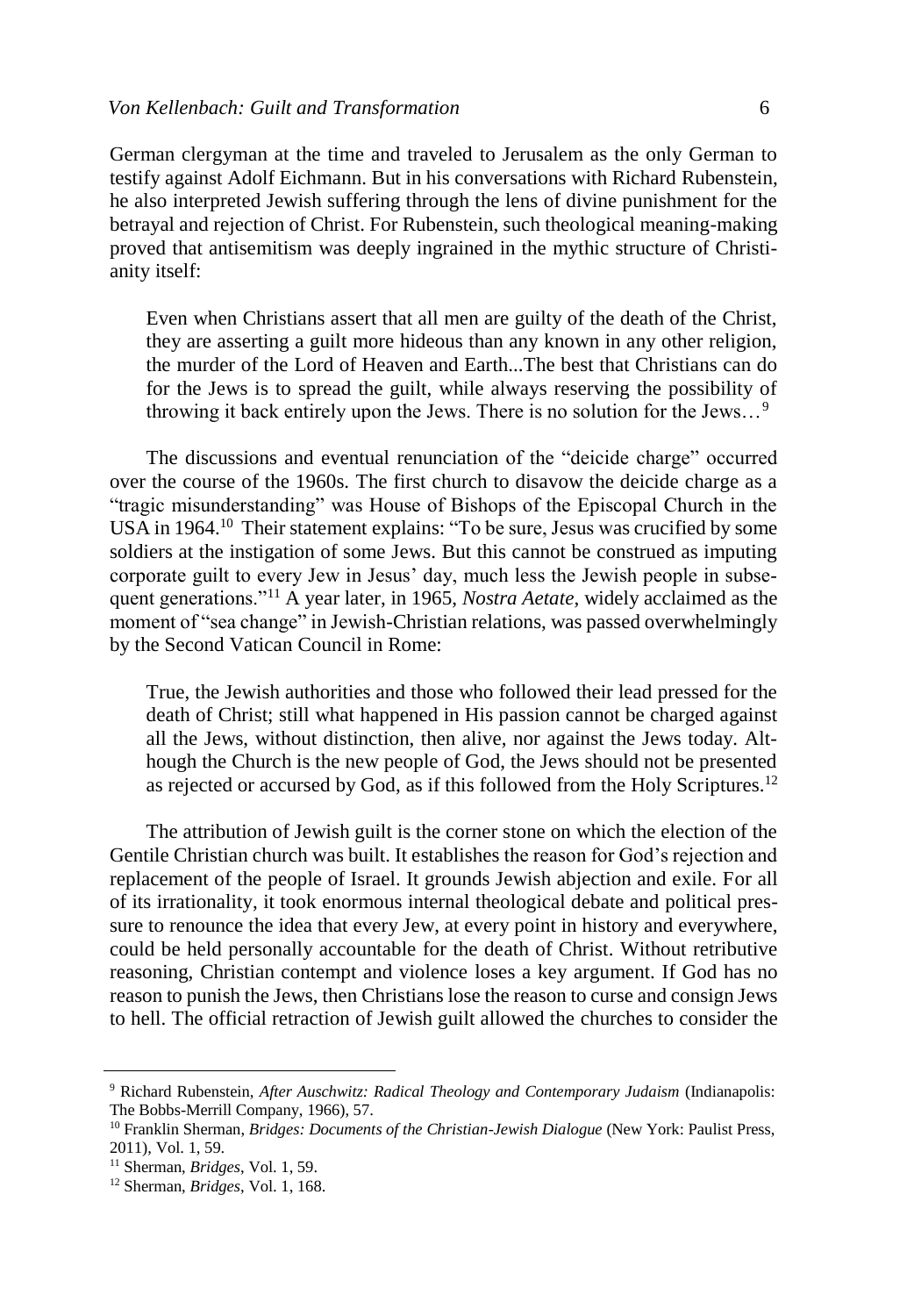theological integrity and religious vitality of rabbinic Judaism. Only then did the churches recognize the infliction of suffering on Jews as culpable history.

### **The Purification of Memory**

When Pope John Paul II spoke of the "purification of memory" to guide the millennial celebrations in the Jubilee year 2000, he invited the Church to come to terms with culpable histories, including the crusades, the Inquisition, the slave trade, colonialism, and the Holocaust.<sup>13</sup> When Pope John Paul II prepared the Church for the Great Jubilee of the Year 2000 in his Apostolic Letter *Tertio Millennio Adveniente* (1994), he introduced the concept of the purification of memory:

She [the Church] cannot cross the threshold of the new millennium without encouraging her children to purify themselves, through repentance, of past errors and instances of infidelity, inconsistency, and slowness to act. Acknowledging the weaknesses of the past is an act of honesty and courage which helps us to strengthen our faith, which alerts us to face today's temptations and challenges and prepares us to meet them.<sup>14</sup>

This concept was reiterated in subsequent documents, such as the Bull *Incarnationis Mysterium* (1998), which similarly wrestled with "the weariness which the burden of two thousand years of history could bring with it" and affirmed:

"First of all, the sign of the purification of memory; this calls everyone to make an act of courage and humility in recognizing the wrongs done by those who have borne or bear the name of Christian. ... Because of the bond which unites us to one another in the Mystical Body, all of us, though not personally responsible and without encroaching on the judgment of God who alone knows every heart, bear the burden of the errors and faults of those who have gone before us. Yet we too, sons and daughters of the Church, have sinned and have hindered the Bride of Christ from shining forth in all her beauty."<sup>15</sup>

Purification is key to renewal, evocatively expressed in the image of the young, virginal, untouched bride. This image of purity is problematic not only for its sexual

[http://www.vatican.va/jubilee\\_2000/docs/documents/hf\\_jp-ii\\_doc\\_30111998\\_bolla-jubilee\\_en.html](http://www.vatican.va/jubilee_2000/docs/documents/hf_jp-ii_doc_30111998_bolla-jubilee_en.html)  (accessed August 16, 2016)*.* 

<sup>&</sup>lt;sup>13</sup> Pope John Paul II, Incarnationis mysterium, §11 Bull of Indiction of the Great Jubilee of the Year 2000, (November 1998)*,* 

International Theological Commission, *Memory and Reconciliation* (December 1999), §5.1. [http://www.vatican.va/roman\\_curia/congregations/cfaith/cti\\_docu-](http://www.vatican.va/roman_curia/congregations/cfaith/cti_documents/rc_con_cfaith_doc_20000307_memory-reconc-itc_en.html)

[ments/rc\\_con\\_cfaith\\_doc\\_20000307\\_memory-reconc-itc\\_en.html](http://www.vatican.va/roman_curia/congregations/cfaith/cti_documents/rc_con_cfaith_doc_20000307_memory-reconc-itc_en.html) (accessed July 17, 2017).

<sup>&</sup>lt;sup>14</sup> Pope John Paul II, Apostolic Letter, Tertio Millennio Adveniente of His Holiness Pope John Paul II, 1994.

[https://w2.vatican.va/content/john-paul-ii/en/apost\\_letters/1994/documents/hf\\_jp-](https://w2.vatican.va/content/john-paul-ii/en/apost_letters/1994/documents/hf_jp-ii_apl_19941110_tertio-millennio-adveniente.html)

[ii\\_apl\\_19941110\\_tertio-millennio-adveniente.html](https://w2.vatican.va/content/john-paul-ii/en/apost_letters/1994/documents/hf_jp-ii_apl_19941110_tertio-millennio-adveniente.html) (accessed July 17, 2017).

<sup>&</sup>lt;sup>15</sup> Pope John Paul II, Incarnationis mysterium, §11.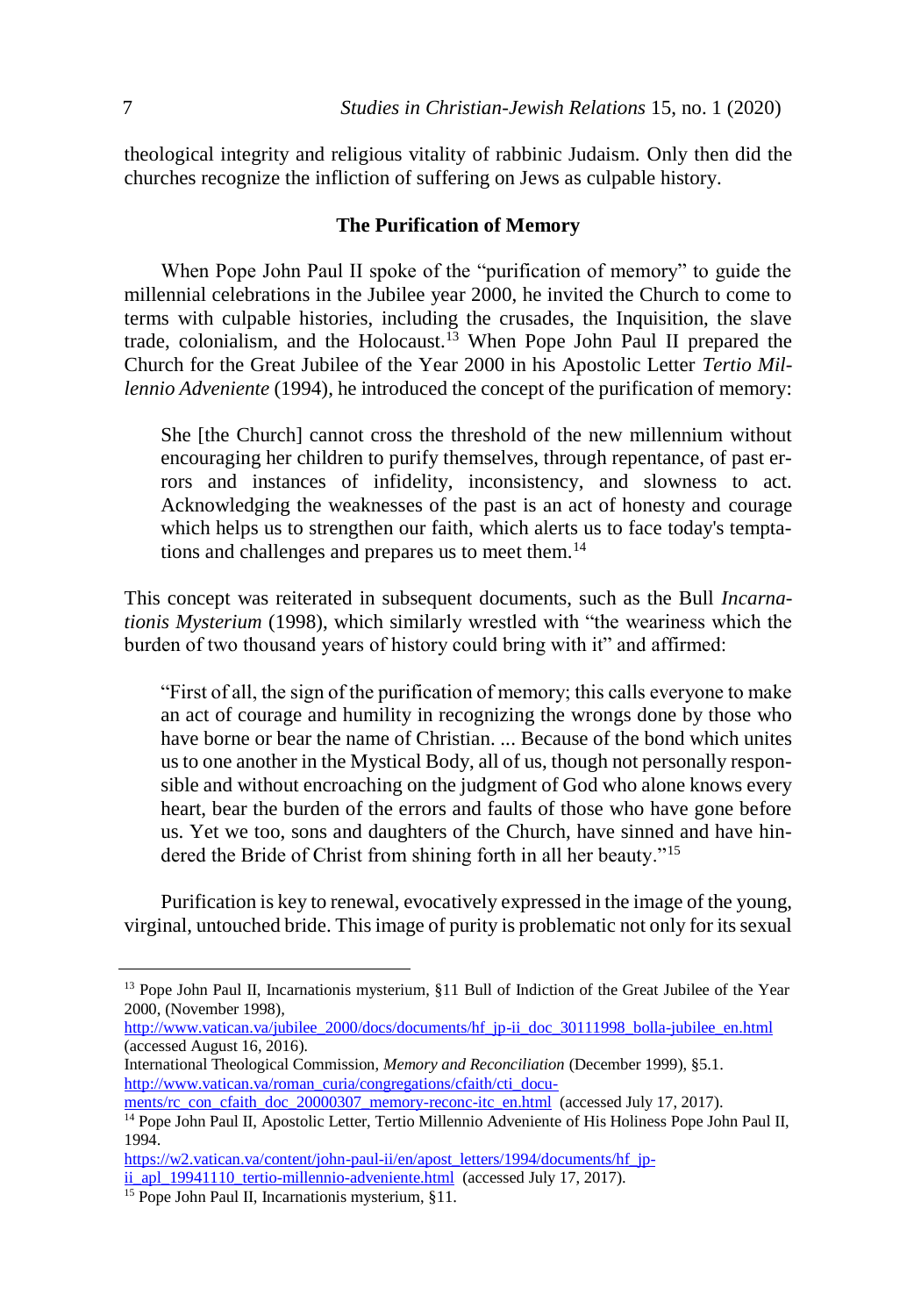politics but also for its implicit erasure of the old. The call to "clean house" and purify the church all too often means "whitewashing" or, worse, "sweeping the dirt under the rug." Metaphors of composting, on the other hand, affirm the messy materiality of the past and enrich the existing imagery of washing and waste removal. Composting the remainders of wrongdoing requires patience and strategic engagement. The etymology of the word is derived from the Latin *compositum* (later *compostum*) which the OED defines as "(a) composition, combination, compound, (b) literary composition, compendium, as well as (c) a mixture of various ingredients for fertilizing or enriching land, a prepared manure or mould."<sup>16</sup> It is the exact opposite of purity, which is defined as "the state or quality of being free from extraneous or foreign elements, or from outside influence; the state of being unadulterated or refined." Purity is white and clear, immaculate and untouched, while compost is rich, dark, smelly, and blended. We do not emerge from guilt untouched and clean but rather richer, deeper, darker beings. Our dirt does not disappear, but enriches the ground that can bring forth new life. It is comparable to the dark chaos that grounds God's creativity, along the lines of Catherine Keller's reading of Genesis' *tehom* in her book *Face of the Deep*. As Keller affirms, "rather than marching forward and abandoning the traditions that have failed us (and which have not?) we recycle. We generate new ones from the debris."<sup>17</sup>

The old is never innocent, and that is as true for individuals as for religious heritages and national histories. Age, inevitably, accumulates breakage and malfunction, failure and debris. By envisioning purity in the image of the Virgin, the untouched bride, "dressed in a simple robe of white linen, the finest linen, bright and pure,"<sup>18</sup> we devalue processes of maturation and ripening. By contrast, symbols such as fermented wine or leavened bread could be used to envision a purity that is inclusive of fermentation, ripening, and transformation. Wine gets better with age. Sour dough transforms bland flour into flavorful bread. Using metaphors of purity derived from fermentation endorses the digestion of the old, broken, discarded, and guilty into something richer and more complex. The purity of compost is complex and diverse. Its goal is not the total complete destruction, absorption, and integration of difference and otherness. The fermentation of shameful remainders creates useable histories.

The revolution proclaimed by *Nostra Aetate* rested on the deliberate denial of centuries of Christian anti-Jewish teachings. *Nostra Aetate* did not mention the history of Christian anti-Jewish persecutions nor the churches' silence and complicity in the Holocaust.<sup>19</sup> It proposed two pathways to move beyond violence and contempt in the past, both of which are problematic because they erase memory. In paragraph 3, which aims to reset the relationship between the Church and Islam, the document calls on both parties to forget:

<sup>&</sup>lt;sup>16</sup> Oxford English Dictionary, online, third edition, (2007), s.v. Compost.

<sup>17</sup> Catherine Keller, *Face of the Deep: A Theology of Becoming* (New York: Routledge, 2003), 194.

<sup>18</sup> Pope John Paul II, Incarnationis mysterium, §11*.*

<sup>19</sup> Eugene Fisher, "Catholic Teachings on Jews and Judaism," in Mary Boys (ed.), *Seeing Judaism Anew: Christianity's Sacred Obligation* (Lanham, MD: Rowman Littlefield, 2002), 254.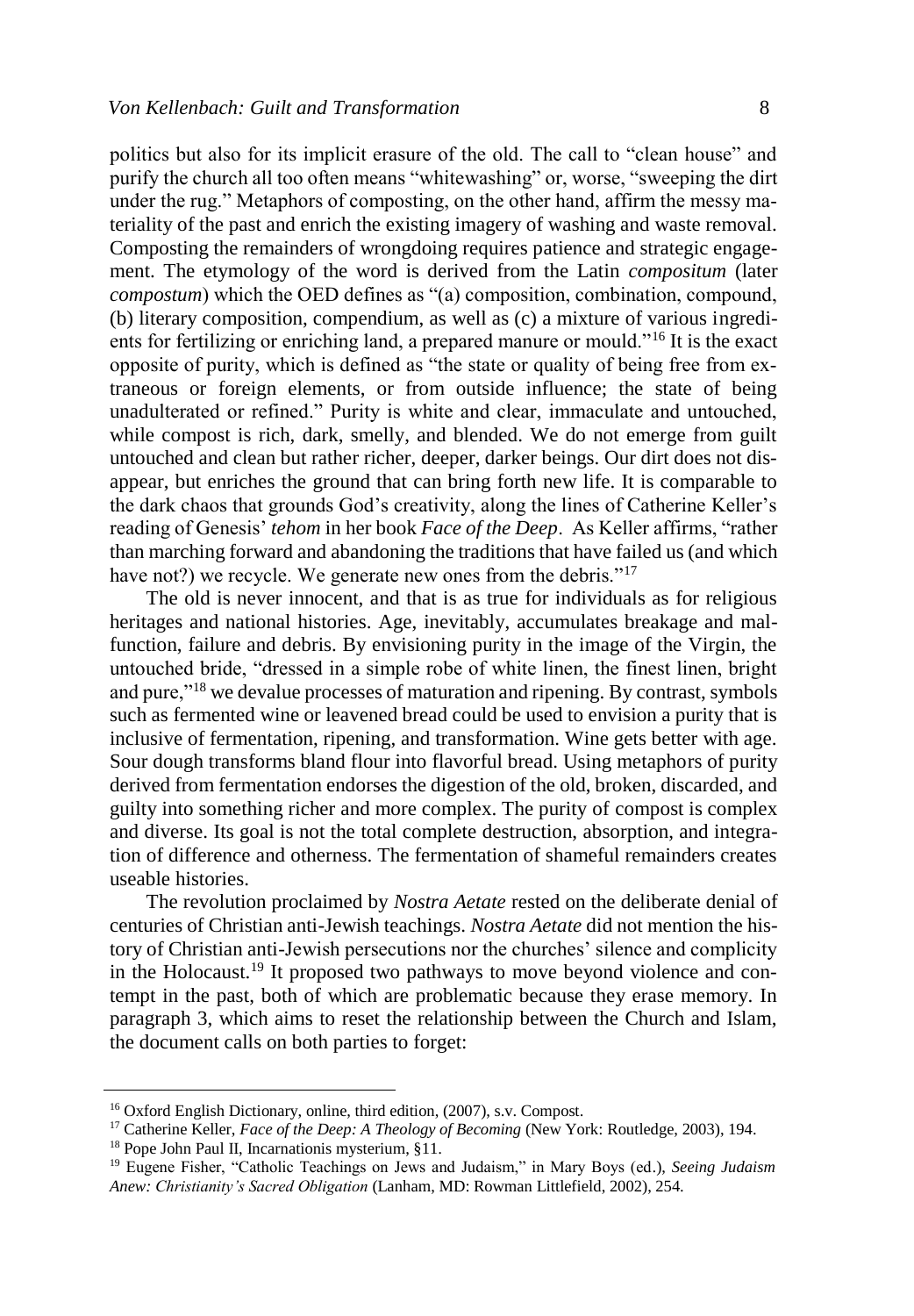Since in the course of centuries not a few quarrels and hostilities have arisen between Christians and Moslems, this sacred synod urges all to forget the past and to work sincerely for mutual understanding. On behalf of all, let them together preserve and promote social justice, moral values, peace, and freedom.<sup>20</sup>

The text, by not naming specific "quarrels and hostilities" obfuscates political accountability and moral agency. Quarrels and hostilities break out seemingly without agents. Such language conceals the ideas and institutions that exert power and act strategically to influence and control communities. Without critical analysis of history, the call to forget serves to suppress memories of theological and political conflict that demand critical reflection and institutional change to enable reconciliation after violence.

Paragraph 4 recasts the relationship between the Church and Israel and invokes a very different memorial strategy. Here (in 4.2) the reader is repeatedly exhorted to remember:

the Church…*remembers* the bond that spiritually ties the people of the New Covenant to Abraham's stock. …The Church, therefore, *cannot forget* that she received the revelation of the Old Testament through the people with whom God…concluded the Ancient Covenant. Nor *can she forget* that she draws sustenance from the root of that well-cultivated olive tree onto which have been grafted the wild shoots, the Gentiles. …The Church *keeps ever in mind* the words of the Apostle about his kinsmen. …She also *recalls* that the Apostles... 21

Who decides which memories are to be invoked and which ones are to be overlooked? Numerous commentators have noted that paragraph 4 makes no reference to the Shoah or to centuries of anti-Jewish violence across European Christendom.<sup>22</sup> Furthermore, the text glosses over centuries of Church teachings on the Jews. It is remarkable, as John Pawlikowski pointed out, that the Council disregarded the entire dogmatic body of Church doctrine and instead chose to justify the renewal of the relationship with the Synagogue on a radical return to the Pauline roots:

Examining chapter four of *Nostra Aetate* we find scarcely any reference to the usual sources cited in conciliar documents: the Church Fathers, papal statements and previous conciliar documents. Rather, the Declaration returns to Romans 9 -11, as if to say that the Church is now taking up where Paul left off in his insistence that Jews remain part of the covenant after the Resurrection despite the theological ambiguity involved in such a statement. Without saying

<sup>20</sup> Sherman, *Bridges*, Vol. 1, 168.

<sup>21</sup> Sherman, *Bridges*, Vol. 1, 168.

<sup>22</sup> Stuart Rosenberg, *The Christian Problem: A Jewish View* (New York: Hippocrene, 1986), 194.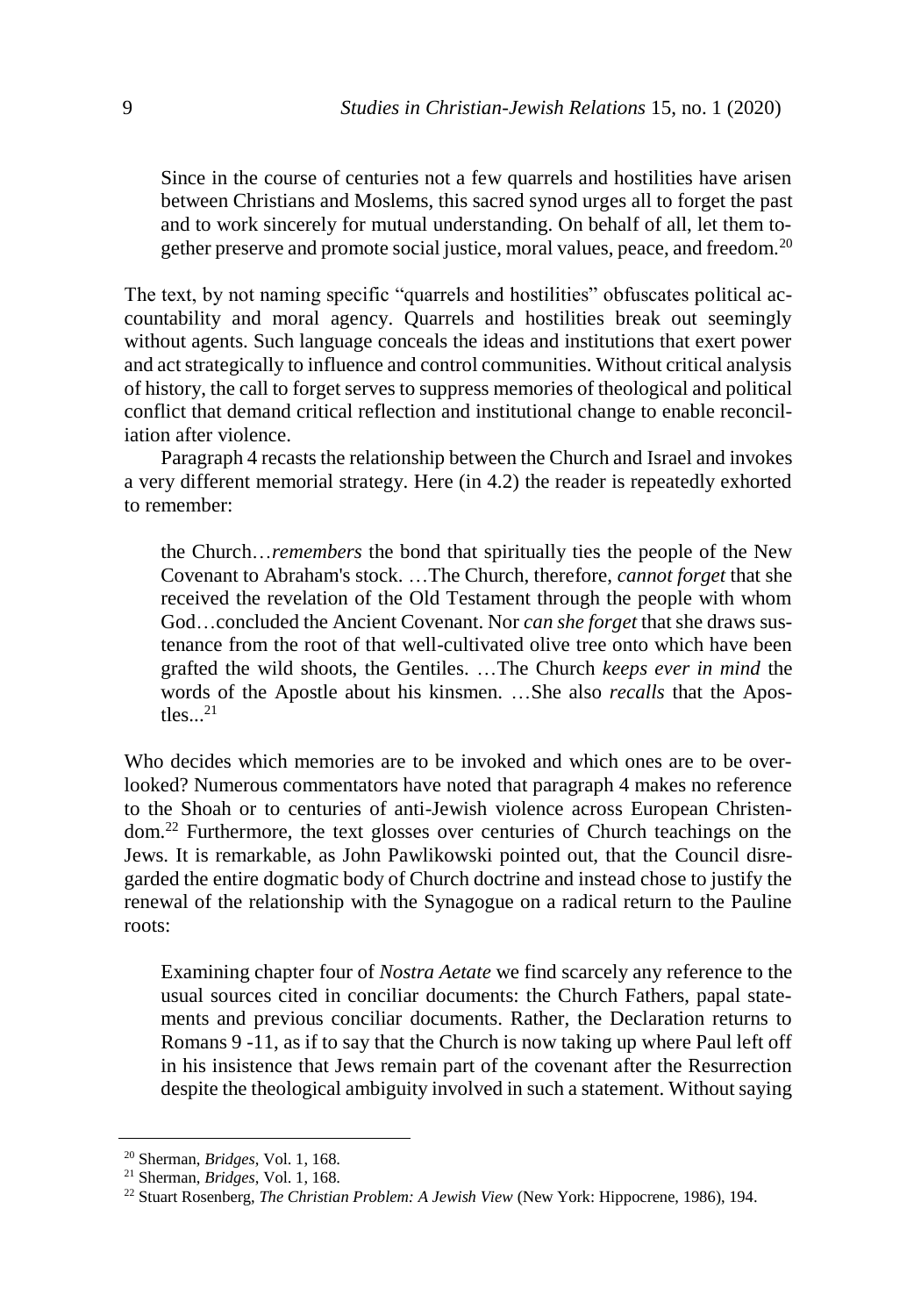it so explicitly, the 2,221 Council members who voted for *Nostra Aetate* were in fact stating that everything that had been said about the Christian-Jewish relationship since Paul moved in a direction they could no longer support. . . . Given the interpretive role of a Church Council in the Catholic tradition this omission is theologically significant. It indicates that the Council Fathers judged these texts as a theologically inappropriate resource for thinking about the relationship between Christianity and Judaism today.<sup>23</sup>

*Nostra Aetate* cleans the slate by sweeping centuries of supersessionist doctrine, liturgy, law, and art under the rug. For selective memory to shift attention to elements of the tradition that express new insight while deemphasizing others that conflict with renewal is certainly legitimate. But what happens to the elements that have been repudiated and excised? Can we simply wipe away the metaphorical dirt of wrong-doing and wrong-teaching by declaring, as *Nostra Aetate* did, that "no foundation therefore remains for any theory or practice that leads to discrimination between man and man or people and people" $2<sup>24</sup>$  Strategic silence not only fails the victims of ideologies of contempt, whose suffering remains unacknowledged, but also the perpetrators, whose faith must be transformed. Unless the refuse created by a theological revolution such as *Nostra Aetate* receives further treatment, the uncanny threatens to return.<sup>25</sup>

#### **Rituals of Purification as Clarification**

Contrition occurs when a changed perspective meets factual knowledge. Dialogue creates relationships of trust and respect, while learning produces insight that compels revision of stereotypes and recognition of misrepresentations. The more Christians engaged in dialogue with Jews, the more they learned about Jewish religious teachings and the conditions of life under Christian rule. Antisemitism is generally imperceptible to its beholders, because it is hard to distinguish fact from fiction, distortion from accurate representation, defamation from truth. Discernment of one's own limitations requires external perspectives. Only in meeting the Other do we perceive Ourselves. Maybe for the first time in Christian history, Christians were willing to listen to Jews, learn from Jews, and accept criticism by Jews.<sup>26</sup> The best scholarship on the history of antisemitism in general, and on anti-Judaism in Christian history in particular is often conducted by Jewish historians,

<sup>23</sup> John Pawlikowski, "Reflections on Covenant and Mission," *Crosscurrents* (Winter 2007), 71.

<sup>24</sup> Sherman, *Bridges*, Vol. 1. 168.

<sup>25</sup> Tania Oldenhage, *Parables for Our Time: Rereading New Testament Scholarship after the Holocaust*  (New York: Oxford University Press, 2002).

<sup>&</sup>lt;sup>26</sup> *Nostra Aetate* is one of the earliest examples of Jewish representatives' public interventions in internal church matters, as for instance, when Abraham Joshua Heschel announced in the media that he would rather go to Auschwitz than be subjected to Christian missionary efforts. Since then Christian churches have come to anticipate and respond more constructively to Jewish criticism, as for instance in the Oberammergau Passion Play controversies, the Carmelite Convent in Auschwitz controversies, or sanctification of Edith Stein.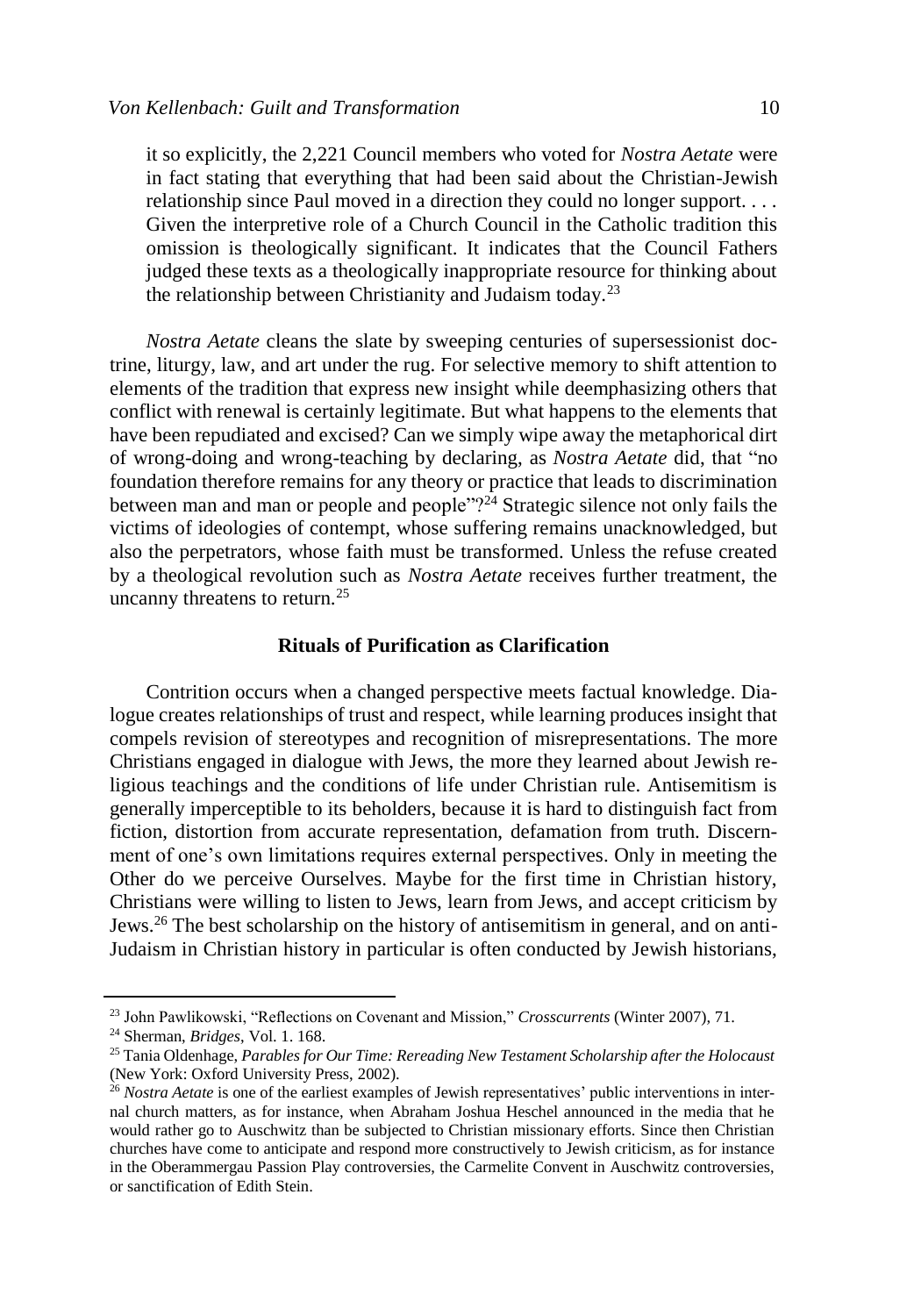sociologists, psychologists, etc. As long as Christian theologians, exegetes, and historians are not willing to listen and learn, engage and absorb this body of knowledge, they feel little urgency to engage in self-critical analysis of the scriptural, doctrinal, liturgical, and cultural traditions of Christianity. It is not enough to express abhorrence at antisemitism; its meaning and impact on Jews and Christians throughout history must be studied.

What then shall be done with the shameful remainders of anti-Judaism, such as Martin Luther's crude and vulgar anti-Jewish rhetoric, especially his late tractate *On the Jews of Their Lies* (1543). Is it to be considered marginal and secondary to his theological genius, or central to his theology in its crudity and vulgarity? Most Christians are unaware of his words, which cannot fail to shock, especially in the post-Holocaust world. How do we deal with this disturbing mixture of exquisite theological truth and abhorrent hate speech? Martin Luther does not stand alone, as there are other respected church fathers, medieval mystics, and church leaders who penned vile texts and vicious caricatures, as historians Robert Chazan and David Nirenberg have shown in distressing detail. <sup>27</sup> Can we simply excise the passages and traditions that denigrate, degrade, and dehumanize the Jews? How seriously must we take Martin Luther, when he advises German authorities:

First to set fire to their synagogues or schools and to bury and cover with dirt whatever will not burn, so that no man will ever again see a stone or cinder of them… Second, I advise that their houses also be razed and destroyed… Third, I advise that all their prayer books and Talmudic writings…be taken from them… Fourth, I advise that their rabbis be forbidden to teach henceforth on pain of loss of life and limb… I wish and I ask that our rulers who have Jewish subjects exercise a sharp mercy towards these wretched people… They must act like a good physician who, when gangrene sets in, proceeds without mercy to cut, saw, and burn flesh, veins, bone, and marrow…deal harshly with them, as Moses did in the wilderness, slaying three thousand, lest the whole people perish. <sup>28</sup>

These words were cited and celebrated on November 9, 1938, when 267 synagogues burned across German lands, 7,500 Jewish businesses were looted, 91 Jews were killed, and 90,000 Jews were arrested, interned or deported, while Jewish cemeteries, hospitals, schools, and homes were vandalized. The following day, on November 10, 1938, Wittenberg marked the 455<sup>th</sup> birthday of Martin Luther with a parade that passed by the destroyed synagogue. And on November 15, 1938, the Bishop of Thuringia, Martin Sasse distributed a reprint of Luther's text under

<sup>27</sup> Robert Chazan, *From Anti-Judaism to Antisemitism* (Cambridge: Cambridge University Press, 2016); David Nirenberg, *Anti-Judaism: The Western Tradition* (New York: W. Norton, 2014).

<sup>28</sup> Martin Luther, "On the Jews and Their Lies, 1543." Translated by Martin H. Bertram. In *Luther's Works Vol. 47: The Christian in Society IV*, edited by Franklin Sherman, 121-306. (Philadelphia: Fortress Press, 1971), 268-271.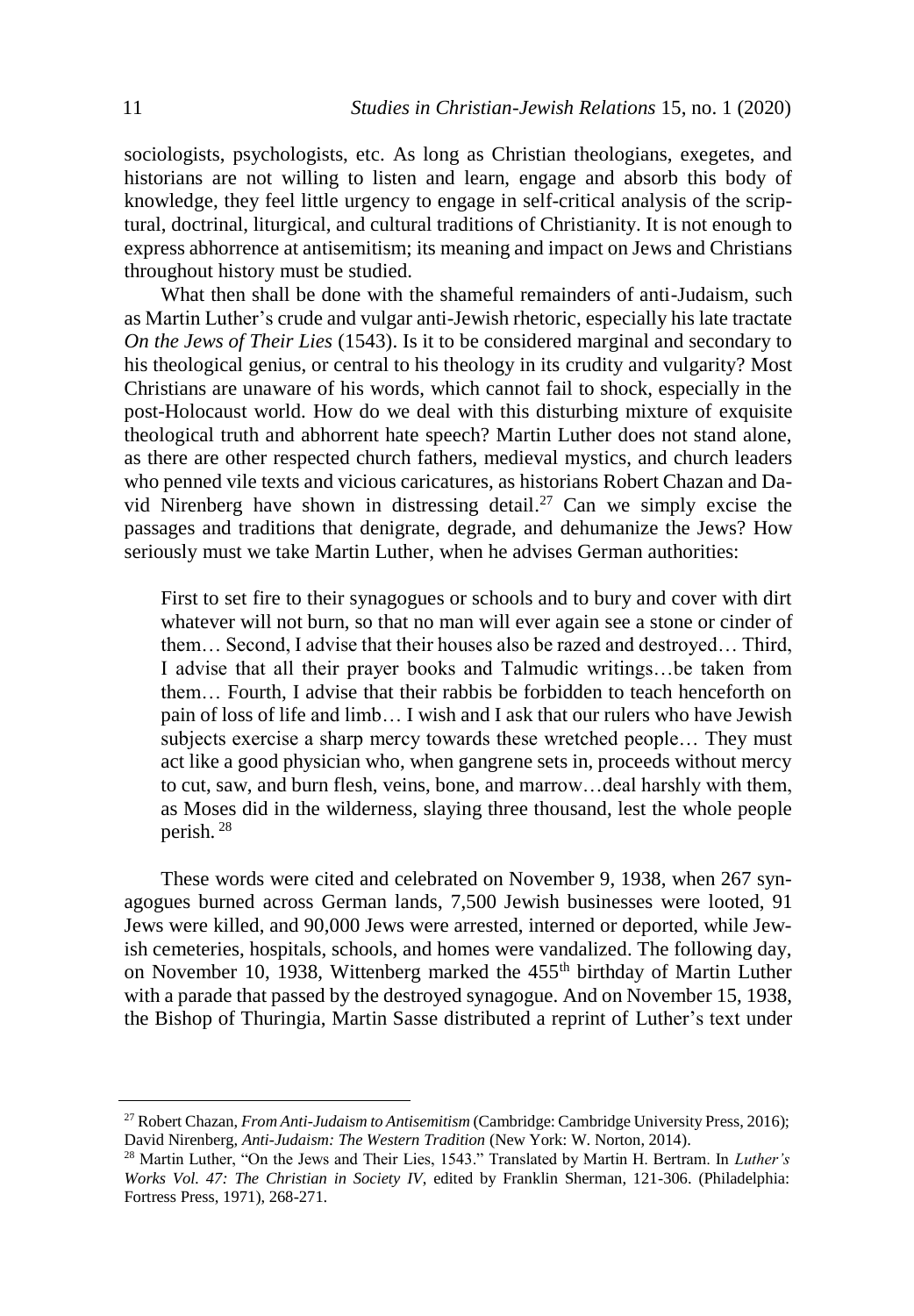the revised title: "On the Jews: Away With Them."<sup>29</sup> In the foreword, he wrote: "On November 10, the birthday of Martin Luther, the synagogues in Germany are burning. In response to the murder of the diplomat von Rath by Jewish hands, the economic power of the Jews is finally broken which crowns the fight for the liberation of our people, which is blessed by God."<sup>30</sup> Such direct historical continuity between theological history and political reality, between verbal and physical violence, is especially appalling. Not everyone agreed, but what sermons did Roman Catholic and Reformed Christians listen to when they went to church on the Sunday after the pogrom?<sup>31</sup> We know that some Protestant ministers and Catholic priests were arrested by the Gestapo for condemning the violence and preaching solidarity with the synagogue.<sup>32</sup> But the vast majority chose to remain silent, and their silence became assent and acceptance of the violent purge of the German Christian nation.

After the defeat of Hitlergermany, the Christian churches were eager to distance themselves from the violence by emphasizing the secular nature of antisemitism and Nazism. Even the inaugural meeting of the ICCJ (International Council of Christians and Jews) convened as an Emergency Meeting on Antisemitism in Seelisberg, Switzerland in 1946, skirted the issue of the churches' complicity:

In spite of the catastrophe which has overtaken both the persecuted and the persecutors, and which has revealed the extent of the Jewish problem in all its alarming gravity and urgency, antisemitism has lost none of its force, but threatens to extend to other regions, to poison the minds of Christians and to involve humanity more and more in grave guilt with disastrous consequences. The Christian churches have indeed always affirmed the anti-Christian character of antisemitism*,* but it is shocking to discover that two thousand years of preaching the Gospel of Love have not suffice to prevent the manifestation among Christians, in various forms, of hatred and distrust toward the Jews.<sup>33</sup>

<sup>29</sup> Topographie des Terrors/Gedenkstätte deutscher Widerstand. Ed. *Überall Luthers Worte: Martin Luther im Nationalsozialismus*. Exhibition Catalogue. Berlin: 2017, 117-127.

<sup>30</sup> *Überall Luthers Worte: Martin Luther im Nationalsozialismus*. Exhibition Catalogue. Berlin: 2017, 117; Christopher J. Probst, *Demonizing the Jews: Luther and the Protestant Church in Nazi Germany* (Bloomington: Indiana University Press, 2012), 138-141

<sup>&</sup>lt;sup>31</sup> Many excellent historians both in the United States and in Germany have examined facets of church complicity and resistance, collusion and opposition, among them Doris Bergen, Richard Steigman-Gall, Kevin Spicer, Manfred Gailus, Olaf Blaschke, Victoria Barnett, Michael Phayer, Carol Rittner, Antonia Leugers, Clemens Vollnhals, Beth A. Griech-Polelle etc.

<sup>32</sup> Victoria Barnett, *For the Soul of the People: Protestant Protest Against Hitler* (New York: Oxford University Press, 1992), 139-144. For biographies, visit the online exhibit on the Protestant church resistance: https://de.evangelischer-widerstand.de/html/view.php?type=biografien. (November 11, 2019). For the Catholic resistance, Ulrich von Hehl, *Priester unter Hitlers Terror: Eine statistische und biographische Erhebung* (Paderborn: Schöningh Verlag, 1998).

**<sup>33</sup>** Ten Points of Seelisberg, 1947, Sherman, *Bridges*, Vol. 1, 342. Cf. https://www.ccjr.us/dialogikaresources/documents-and-statements/ecumenical-christian/seelisberg (accessed November 10, 2019).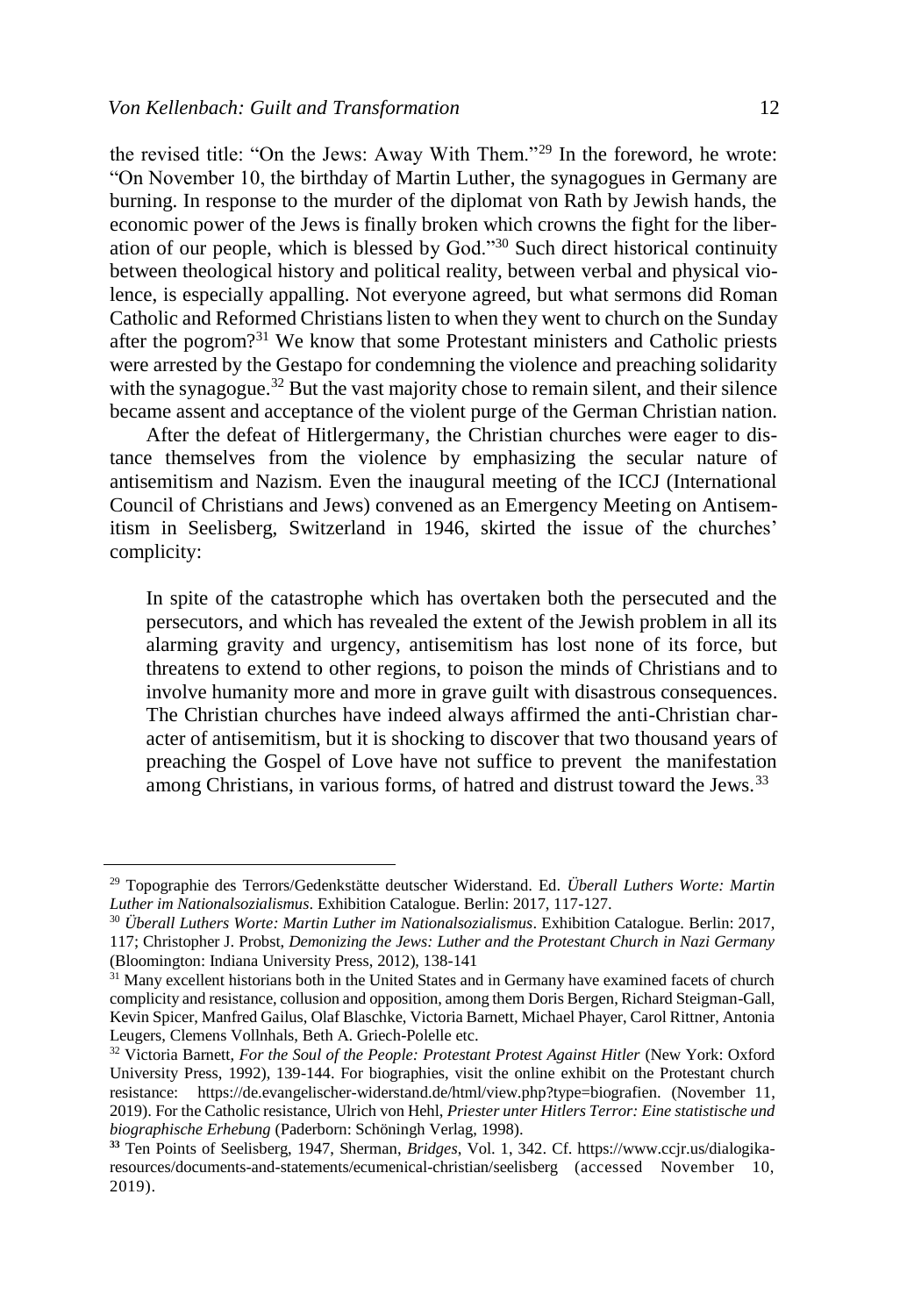While Seelisberg marked the beginning of a change of heart (*contritio cordis*) for the Christian participants, they were not (yet) prepared to seek, speak, or confront the truth (*confessio oris*). It is simply not true that the Christian churches have "always affirmed the anti-Christian character of antisemitism." Wishful thinking bends the facts to conform to desires for moral innocence and flawless integrity. Such desires for moral purity are and must be disrupted by facts, empirical research and historical knowledge. The Christian participants of this ICCJ meeting faced, maybe for the first time in Christian history, a morally empowered and politically energized Jewish counterpart. Some of the Jewish attendees, such as the French historian Jules Isaac, had lost their families in the Holocaust. They were in no mood to coddle the conscience of their Christian partners and used their intellectual acuity and moral authority to compel a more truthful confrontation with the Christian tradition. "Moved by the suffering of the Jewish people" begins the text, and "in the course of frank and cordial collaboration between Jewish and Christian members, both Roman Catholic and Protestant, [the Commission] were (sic) faced with the tragic fact that certain theologically inexact conceptions and certain misleading presentations of the Gospel of love, while essentially opposed to the spirit of Christianity, contribute to the rise of antisemitism."<sup>34</sup> Jules Isaac was one of the lead authors of the Ten Points of Seelisberg, and he wanted more than vague niceties: "We have the firm hope that they [the Church] will be concerned to show their members how to prevent any animosity towards the Jews which might arise from false, inadequate or mistaken presentations or conceptions of the teaching and preaching of the Christian doctrine, and how on the other hand to promote brotherly love towards the sorely-tried people of the old covenant."<sup>35</sup> For the first time in Christian history, animosity towards Jews was declared a problem. This point deserves repeating: Before 1945, respectable Christian theologians felt no shame teaching and preaching contempt for the Jewish people and religion. It was only after the *Final Solution of the Jewish Question,* that rabid denunciation and defamation of Jews and Judaism became problematic and shameful.

The destruction of European Jewry forced Christian theologians and church leaders to consider the role of triumphalism and supersessionism in the genocidal violence unleashed by Nazism. The German churches went first, not least for political reasons. In 1980, the Rhineland Synod unambiguously acknowledged "Christian co-responsibility and guilt for the Holocaust—the defamation, persecution and murder of the Jews in the Third Reich."<sup>36</sup> Global Lutheranism similarly felt under pressure for its denomination's national origins and proximity to the land of the perpetrators.<sup>37</sup> Franklin Sherman describes the National Assembly of the Evangelical Lutheran Church in American (ELCA) in 1993, in which the Rev. John Stendahl brought forth a resolution to renounce Luther's antisemitic writings, which occasioned vigorous debate and resistance, "in which some maintained that

<sup>34</sup> ICCJ, Sherman, *Bridges*, Vol. 1, 341.

<sup>35</sup> ICCJ, Sherman, *Bridges*, Vol. 1, 341.

<sup>36</sup> Rhineland Synod, 1980, Sherman, *Bridges*, Vol. 1, 136.

<sup>37</sup> Cf. the title *Von Gott reden im Land der Täter,* edited by Katharina von Kellenbach, Björn Krondorfer, Norbert Reck, (Darmstadt: Wissenschaftliche Buchgesellschaft, 2001).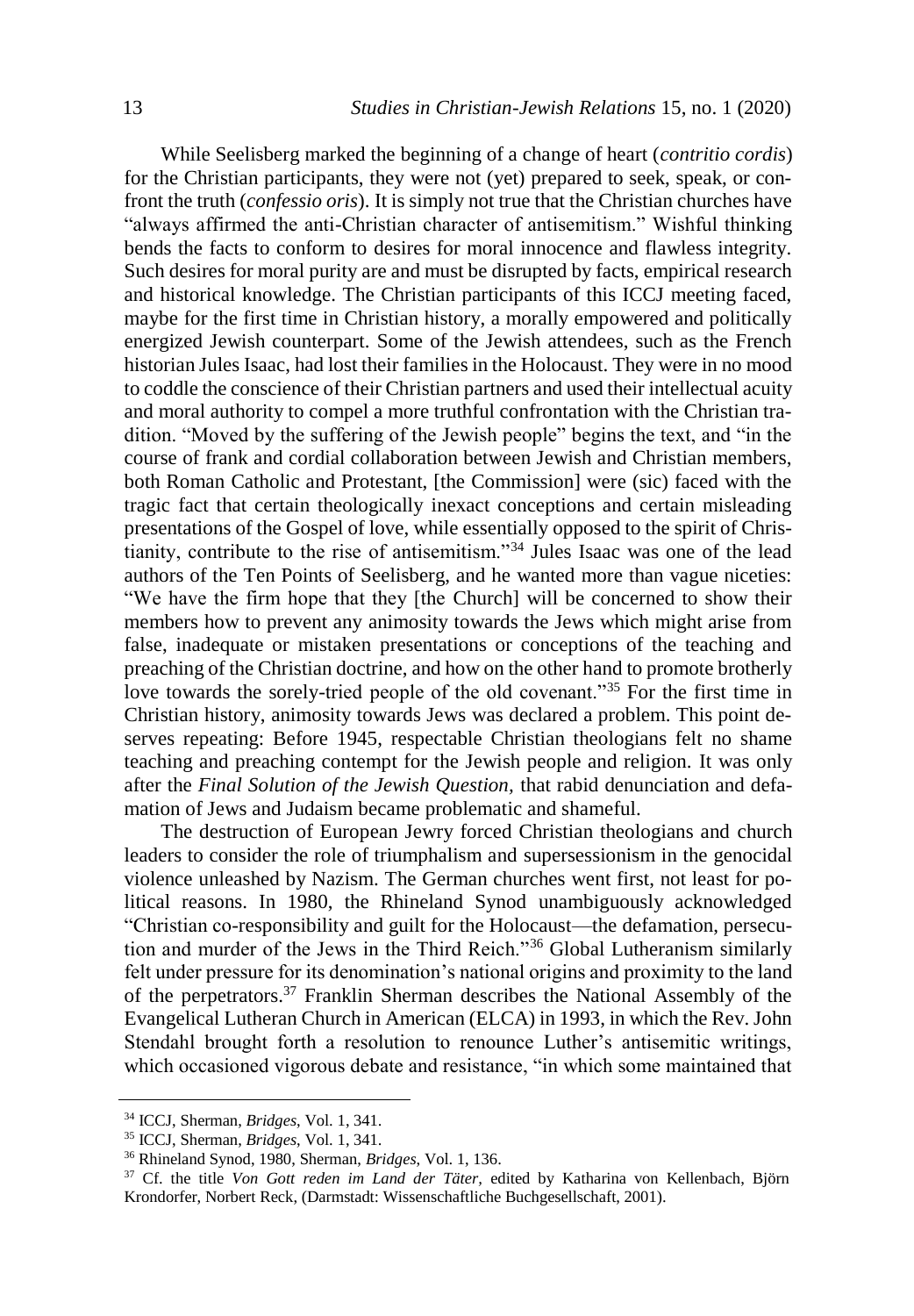such an apology was both unnecessary and unseemly. But when proponents of the measure read out some of Luther's hateful words, the delegates—most of whom had been completely unaware of this aspect of their heritage—were shocked into voting overwhelmingly for the preparation of such a statement."<sup>38</sup> The members of the assembly, writes John Stendahl, "seemed stunned to hear such words from Luther. The motion and then the amended resolution both passed with overwhelming support."<sup>39</sup> As Alana Vincent points out in her analysis of Jewish-Christian statements on the Holocaust, Lutheran churches across the globe were particularly sensitive to guilt by association.<sup>40</sup> Two years later, in the spring of 1994, the National Assembly of the Evangelical Lutheran Church of American (ELCA) adopted a resolution that read: "In the spirit of that truth-telling, we who bear his name must with pain acknowledge also Luther's anti-Judaic diatribes and the violent recommendations of this later writings against the Jews. As did many of Luther's own companions in the sixteenth century, we reject this violent invective, and yet more do we express our deep and abiding sorrow over its tragic effects on subsequent generations."<sup>41</sup> Luther's words, and their direct implication in subsequent political events, made such disavowals unavoidable. For other churches, Anglican, Methodist, Baptist, Roman Catholic, the links were less straightforward. Their statements, Vincent criticizes, merely deplore "the actions of individuals in order to protect the doctrinal positions of the Church," and "gloss over issues in their own theology by perpetuating the narrative of anti-Semitism as a particularity of Lutheranism."<sup>42</sup> Christian anti-Judaism is not a peculiar Lutheran theological issue, and antisemitism is not a peculiar German national issue. But Luther's German nationality made this guilty legacy undeniable.

For ecclesiological reasons, Roman Catholic statements generally avoid explicit guilt confessions since the Church is considered the body of Christ, and therefore intrinsically holy and pure. Only the "sons and daughters of the Church" act in sinful ways and accrue guilt.<sup>43</sup> Hence, "We Remember" (1998) expresses remorse for the Holocaust on behalf of unspecified agents: "The Catholic Church desires to express its deep sorrow for the failures of her sons and daughters in every age."<sup>44</sup> Compared to *Nostra Aetate* of 1965, much progress had been made in the way of accepting Christian accountability. But since the purity and integrity of doctrine must be preserved for reasons of ecclesiology, it becomes harder to explicitly

<sup>38</sup> Franklin Sherman, "The Road to Reconciliation: Protestant Church Statements on Christian-Jewish Relations," in *Seeing Judaism Anew: A Sacred Obligation*, p. 244

<sup>39</sup> E-mail from Rev. John Stendahl, November 1, 2019.

<sup>40</sup> Alana Vincent, "Rituals of Reconciliation: How Consideration of Rituals can Inform Readings of Catholic-Jewish Dialogue After the Holocaust," in Mariane Moyaert ed. *Interreligious Relations and the Negotiation of Ritual Boundaries: Explorations in Interrituality* (Cham: Palgrave Macmillan, 2019), 183-184.

<sup>&</sup>lt;sup>41</sup> "Declaration of the Evangelical Lutheran Church in America to the Jewish Community," Sherman, *Bridges,* Vol 2, 81.

<sup>42</sup> Alana Vincent, "Rituals of Reconciliation," 183-184.

<sup>43</sup> Julia Enxing, *Schuld und Sünde in der Kirche: Eine systematisch-theologische Untersuchung* (Stuttgart: Grünewald Verlag, 2019).

<sup>44</sup> We Remember (March 1998), Sherman, *Bridges*, Vol 2, 256.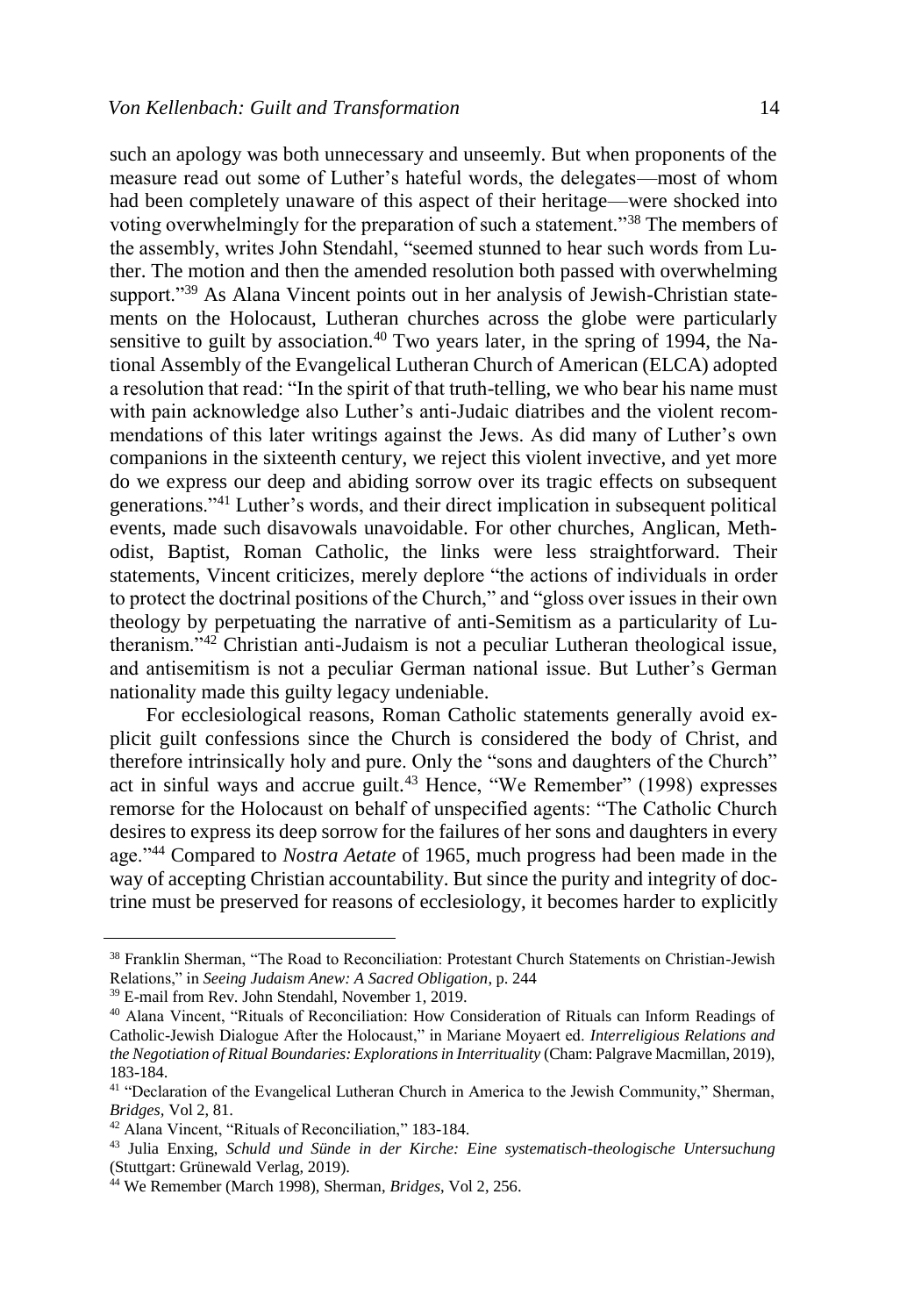name the theological changes that must be enacted in order to confront supersessionism and triumphalism.

Official church proclamations and declarations, whether Catholic or Protestant, are necessary but not sufficient to implement changes to theological language, liturgical practice, and scriptural interpretations. Constructive work of theological reform must follow general statements of condemnation. The overall theological, exegetical, liturgical, and pedagogical narrative of Israel as the people of the "Old Testament," who were promised but rejected Jesus as the Messiah must change. The Gentile Church has not replaced Carnal Israel. Instead, the emerging story of the Parting of the Way validates post-biblical Rabbinic Judaism as an alternative response to the destruction of the Temple in Jerusalem in 70 CE, which ended sacrificial worship as mandated in the Torah, and allowed the Jewish community to maintain its devotion to the God of Israel inside and outside of the land of Israel. Instead of rivalry and supersession, the new story values learning in dialogue and difference. The theological recognition of the Jewishness of Jesus creates new theological insights and allows for surprising discernment and discovery. <sup>45</sup> Far from destroying Christianity, repentance invigorates and renews.

But this work has not penetrated all Christian denominations or arrived in all parishes and pews. Far from it, and we would deceive ourselves to assume that supersessionism and anti-Judaism have lost their force. Furthermore, the new media landscape has created new vectors for the distribution of antisemitic traditions. For instance, Martin Luther's *On the Jews and their Lies* is readily available on Amazon. Indeed, it is "Recommended" and ranked #5 in "Lutheran Christianity."<sup>46</sup> "Frequently Bought Together List" with this title are antisemitic canards, such as Henry Ford's "*The International Jew*" in four volumes, as well as *The Talmud Unmasked*. In their "customer reviews," readers are pleased to receive "forbidden knowledge" that confirms their antisemitic sentiments. Hence, official church statement may no longer have any control over the messages that people choose to embrace.

Repentance is not about repairing the past but about building a different future. This means foremost that Christian theology must adjust itself in such a way that Judaism comes into view as more than Christian prehistory. Without the Synagogue, there is no Christian future. This insight is particularly salient in Germany, where the Jewish community was destroyed and almost all synagogues were burnt to the ground. It was this near-extinction that shocked a segment of the German churches and population into the realization that a Jewish presence is desirable and

<sup>45</sup> Norbert Reck, *Der Jude Jesus und die Zukunft des Christentums: Zum Riss zwischen Dogma und Bibel, Ein Lösungsvorschlag* (Ostfildern: Matthias Grünewald Verlag, 2019). Barbara Meyer, *The Jew Jesus in Christian Memory* (Cambridge: Cambridge University Press, 2020).

<sup>46</sup> https://www.amazon.com/Jews-Their-Lies-Martin-Luther/dp/1593640242 (accessed December 12, 2019)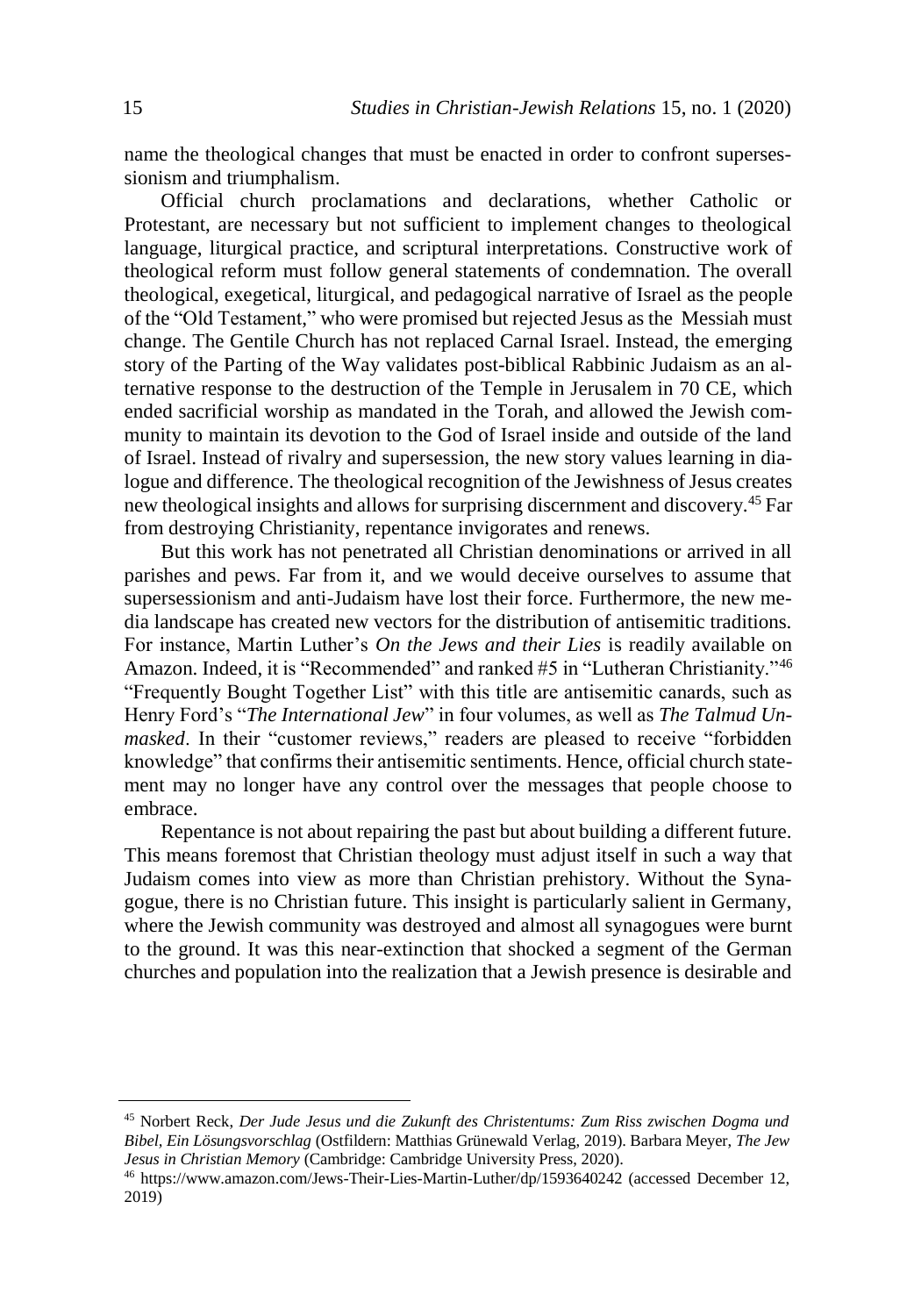necessary for theological, political, and cultural reasons.<sup>47</sup> There is no viable Christian future without Jews. Theologically, this is more than mere "philosemitism," a pejorative term that refers to the smothering embrace by the overbearing religious majority, which is cause for alarm for diasporic minority Jewish communities.

#### **Dresden**

Take the example of Dresden. Shortly after reunification, the people of Dresden organized a movement to rebuild the iconic cathedral of Dresden, known as

the Frauenkirche (figure 2). <sup>48</sup> The Frauenkirche had remained a pile of rubble for the duration of the German Democratic Republic, a reminder of the bombing of Dresden that created a fire storm and leveled the city (figure 3). <sup>49</sup> One year after the collapse of the GDR, as a result of grass roots organizing by the nonviolent resistance movement that had often met in church basements, the "Call from Dresden" went out asking for international donations to rebuild the church from the rubble. The architectural challenge of separating, cleaning, and reusing 20,000 cubic feet of debris was one thing; the international response to the fundraising appeal, especially from Great Britain whose Royal Airforce had laid waste to Dresden on February 13-14, 1945 was another. Of the 230 million euros needed for the reconstruction, 100 million came from private donations from Germany,



Figure 2. Dresden Frauenkirche

Britain, the USA, and other countries. The two-ton golden cross was fully paid by the "British people and the house of Windsor" and created by British goldsmith Alan Smith, whose father had flown the mission against Dresden.

<sup>47</sup> Peter von der Osten Sacken, "The Revival of the Jewish People within Christian Consciousness," in Michael Signer, *Humanity at the Limit: The Impact of the Holocaust Experience on Jews and Christians* (Bloomington: Indiana University Press, 2000), 79-84.

<sup>48</sup> Dresden Frauenkirche, [https://en.wikipedia.org/wiki/Dresden\\_Frauenkirche](https://en.wikipedia.org/wiki/Dresden_Frauenkirche) (accessed January 27, 2020).

<sup>49</sup> Frauenkirche ruins and Luther Monument in 1958*,* [https://en.wikipedia.org/wiki/Dresden\\_Frauenkir](https://en.wikipedia.org/wiki/Dresden_Frauenkirche)[che](https://en.wikipedia.org/wiki/Dresden_Frauenkirche) (accessed January 27, 2020).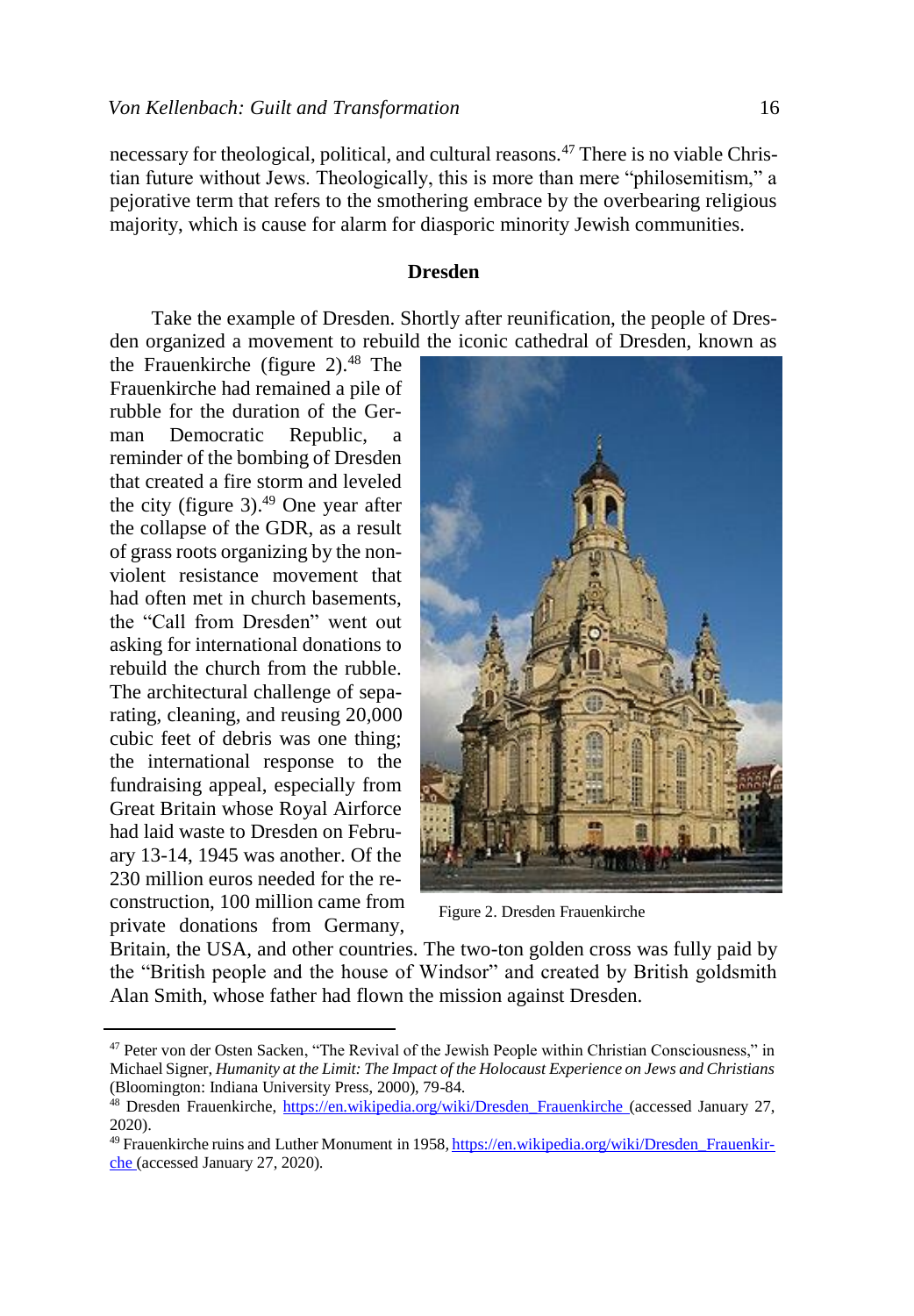The reconstruction of the cathedral of Dresden was billed as a project of reconciliation. The pile of stones was cleared in 1994 and by 2005, eleven years later, the cathedral was rededicated in its original splendor.



Figure 3. Frauenkirche ruins and Luther Monument in 1958

But several people on the organizing committee, including the Protestant pastor Siegfried Reimann, tied the reconstruction of the cathedral to the rebuilding of the synagogue. They wanted to link the ruins of the church to the obliteration of the synagogue of Dresden. Built by renowned architect Gottfried Semper in 1840, the synagogue was burnt to the ground on November 9, 1938, its stones dispersed and used for street and infrastructure projects. The Star of David was saved by a brave local fire fighter, who climbed on the roof, took down the star and hid it. The destruction of these two religious houses of worship was connected, and the reconstruction of one made the absence of the other more visible. There was almost no Jewish community left in Dresden. When I visited the Jewish community in Dresden in 1986, we were greeted by a huddle of elderly survivors, who gathered in a barren apartment to serve coffee and cake. This Jewish remnant kept a low profile in East Germany, and had no money to build a synagogue. But the fund raisers for the reconstruction of the church decided to link it with the synagogue. Monies that flowed to one were also dedicated to the other. For instance, the newspaper *Die Zeit* reported in 1999 that the German American biologist Günther Blobel donated his Nobel prize money to the fund to rebuild Frauenkirche as well as the synagogue.<sup>50</sup>

While the reconstruction of the church cost 250 million Euros, the construction of the synagogue cost a mere 20 million. And yet, this price tag could never have

<sup>50</sup> Anja Limperis, "Ein treuer Freund Dresdens: Warum Nobelpreisträger Günter Blobel für die Frauenkirche und die Synagoge spendet." *Die Zeit*, 45/1999. [https://www.zeit.de/1999/45/Ein\\_treuer\\_Freund\\_Dresdens.](https://www.zeit.de/1999/45/Ein_treuer_Freund_Dresdens) (accessed November 10, 2019.)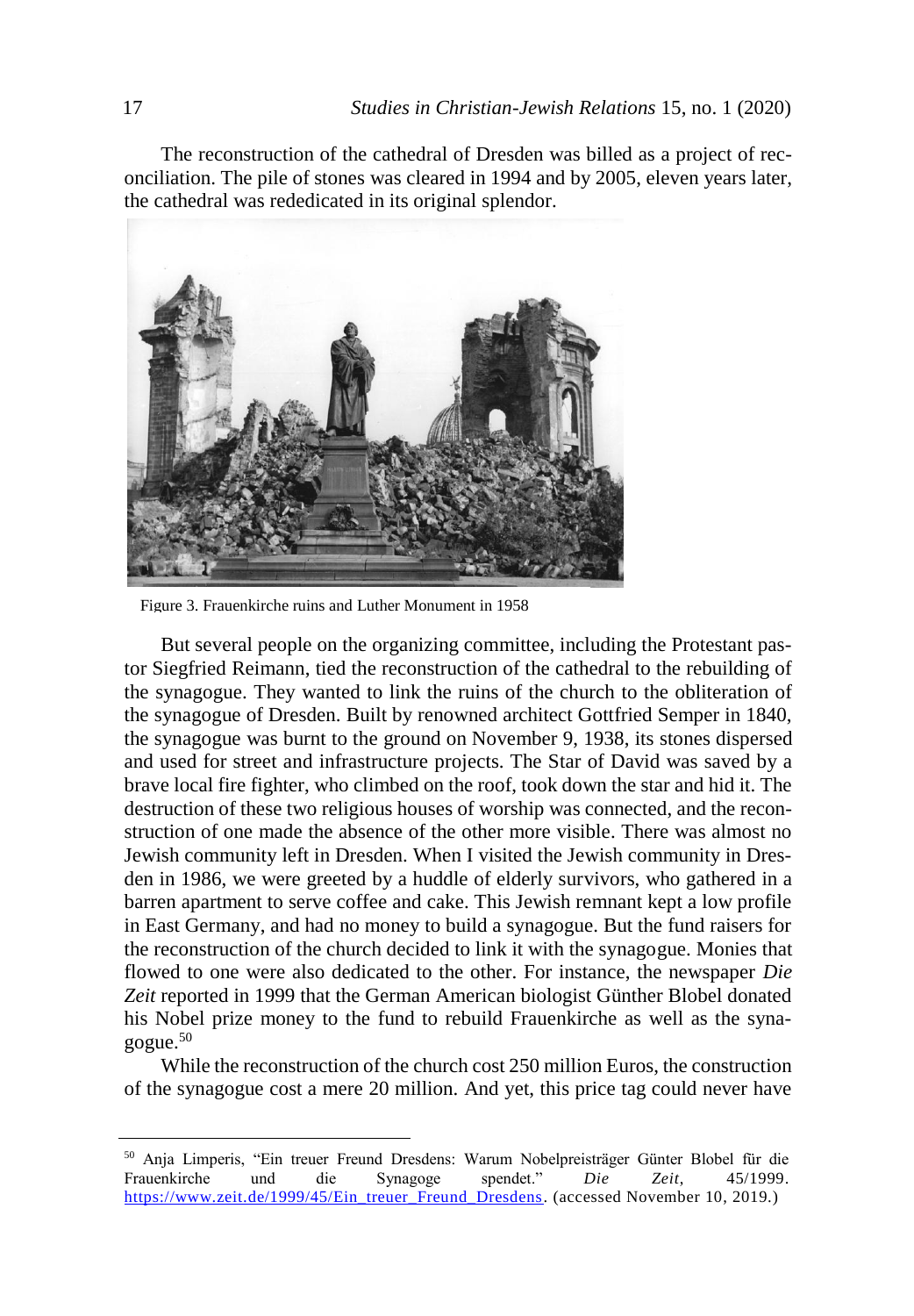been paid by the Jewish community. When the original synagogue was built in 1840, there were over 6,000 Jews registered in the city. By 1933, there were still 6,000 Jews, but by 1945 that number had dwindled to 250. When the wall came down in 1989, there were 49 Jews left in Dresden. After unification, the community was revitalized and challenged to absorb Soviet Jewish immigrants, who were granted residency to settle in Germany (in competition with Israel). Germany was eager to grow its Jewish community. With excitement, the President of the Jewish community of Dresden, Roman König, announced that the congregation had grown to 220 members by the mid-1990s. But 220 Jewish members could not afford building a synagogue for 20 million Euros. When the association "Bau der Synagoge e.v." was founded, the president of the Jewish congregation served on its board, as did the Protestant Landesbishop of Saxony Volker Kress, the Roman Catholic bishop Joachim Reinelt, and the Minister President of the Free State of Saxony, Kurt Biedenkopf. Church and State had decided to build a synagogue in Dresden.

But Pastor Reimann wanted this to be more than a political affair of the state. He wanted to generate popular support. In March 1999 the Catholic periodical *Tag des Herrn* reported on a fund-raising event attended by sixty people from "society, church, and culture." The newspaper summarizes Pastor Siegfried Reimann's speech thus:

Every donation counts, everyone should decide how much they can contribute. We cannot expect that everybody donates 1000 Marks, but maybe 50 are possible. Because one thing is obvious: the small Jewish community cannot pay the money that will be needed… We should not forget that it is not the fault of the Jews that they no longer have a synagogue. The destruction of the synagogue, as well as the persecution and the murder of the Jews, is a past that we must all bear together, although we were not personally involved. We must give a response to this history. This is a chance to approach this subject on a personal level and to remember this past atrocity. This is true for each individual, as well as organizations, banks, and businesses. Reimann reminded everyone that the Dresdner Bank was originally a Jewish establishment...<sup>51</sup>

The construction of the Neue Synagogue was presented as a ritual of penitential restitution. Sure enough, the Dresdner Bank increased its donation, up from their original pledge of 50,000 Euros. The fund-raising group successfully collected the money necessary to call for architectural submissions. The Jewish community chose the design that was ranked third by the commission, which combined a bunker-like cube structure on the outside, that projects strength and stability, with a lofty interior of iron chain curtains, creating a tent-like feeling. Its modernist design

<sup>51</sup> Holger Jakobi, "In Dresden wird eine neue Synagoge gebaut, *Wort des Herrn*. Vol 49, No 10 (March 3, 1999)[. https://www.tdh-online.de/archiv\\_1996\\_bis\\_2007/artikel/4939.php.](https://www.tdh-online.de/archiv_1996_bis_2007/artikel/4939.php) (accessed November 10, 2019.)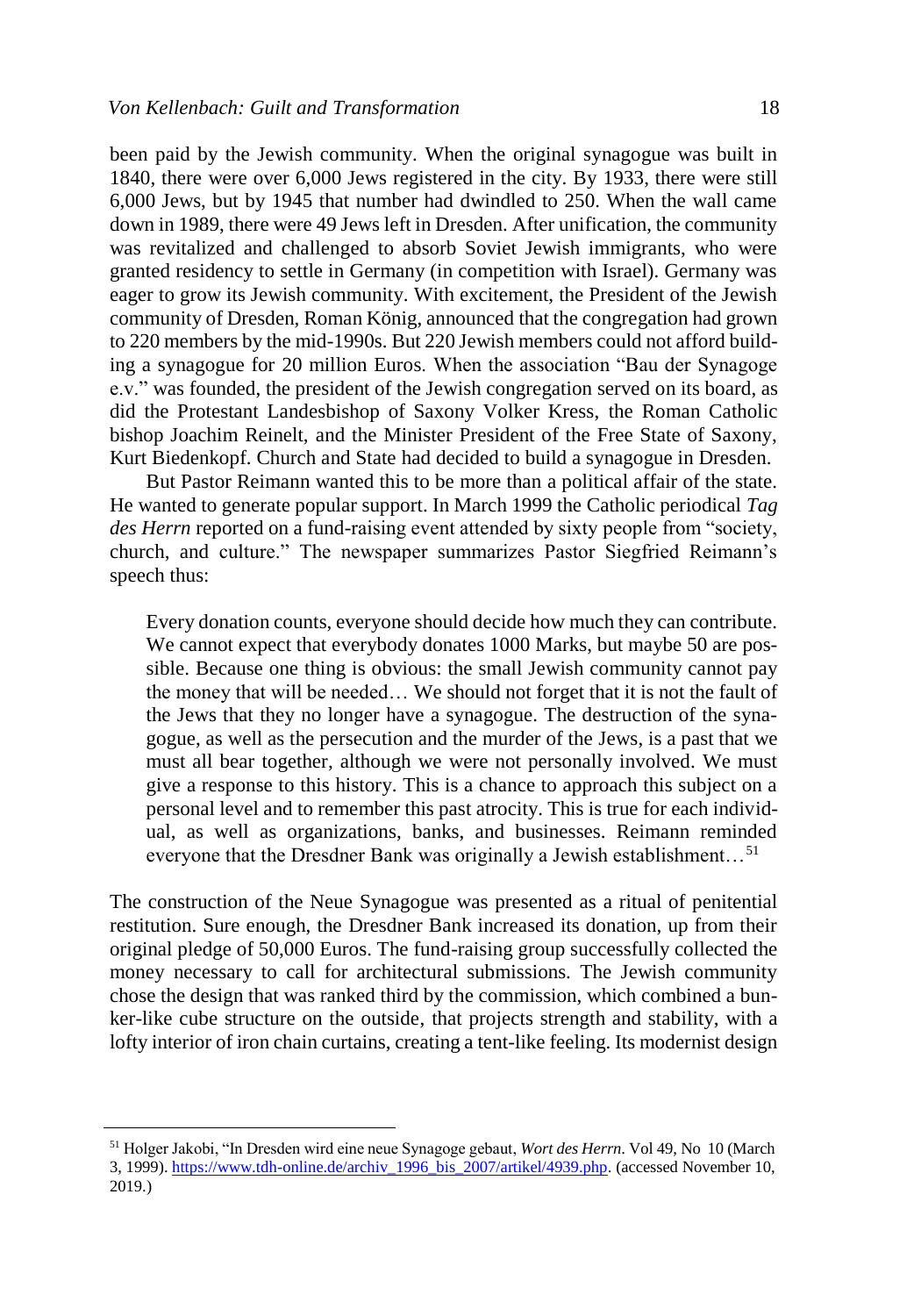expresses strength and permanence on the outside and fleeting vulnerability on the inside (figure 4). 52



Figure 4. The Neue Synagogue in Dresden

On November 9, 1998, sixty years after the Semper synagogue was torched, the ground was broken in the same place in a ceremony that commemorated the pogrom of 1938. Exactly three years later, on November 9, 2001, the synagogue was dedicated and the Jewish community moved in. These rituals of commemoration and restitution turn guilt into the ground of new beginnings. Where November 9, 1938 stands as a day of infamy that separated church and synagogue, it was turned into a day of shared memory and commitment to solidarity in 2001. By 2002, the association "Bau der Synagoge e.V." reconstituted itself as the "Freundeskreis Synagoge e.V." to keep raising funds for the upkeep of this monumental new building, which the fledgling Jewish community could still not afford.<sup>53</sup> By 2013, the congregation had grown to 700 members and installed the 29-year-old, German born and trained rabbi, Alexander Nachama.<sup>54</sup>

Penance is a perpetrator-centered activity. Building the Neue Synagoge in all of its modernist splendor served German Christian desires for atonement. Their actions, no matter how generous, will never return the dead or repair the rupture. Dresden's destroyed Jewish community will never rise from the ashes. The architectural design of the synagogue indicates this radical discontinuity. While the cathedral was rebuilt on the basis of the original plans and with the previous materials, the synagogue is a bold, fortified, twisted cube. But for all of the "impure"

53 [https://www.freundeskreis-synagoge-dresden.de/freundeskreis.](https://www.freundeskreis-synagoge-dresden.de/freundeskreis) (accessed November 10, 2019.)

<sup>52</sup> The Neue Synagogue in Dresden, [https://en.wikipedia.org/wiki/New\\_Synagogue\\_\(Dresden\)](https://en.wikipedia.org/wiki/New_Synagogue_(Dresden)) (accessed January 27, 2020).

<sup>54</sup> Jüdische Gemeinde Dresden[, http://jg-dresden.org.](http://jg-dresden.org/) (accessed November 10, 2019.)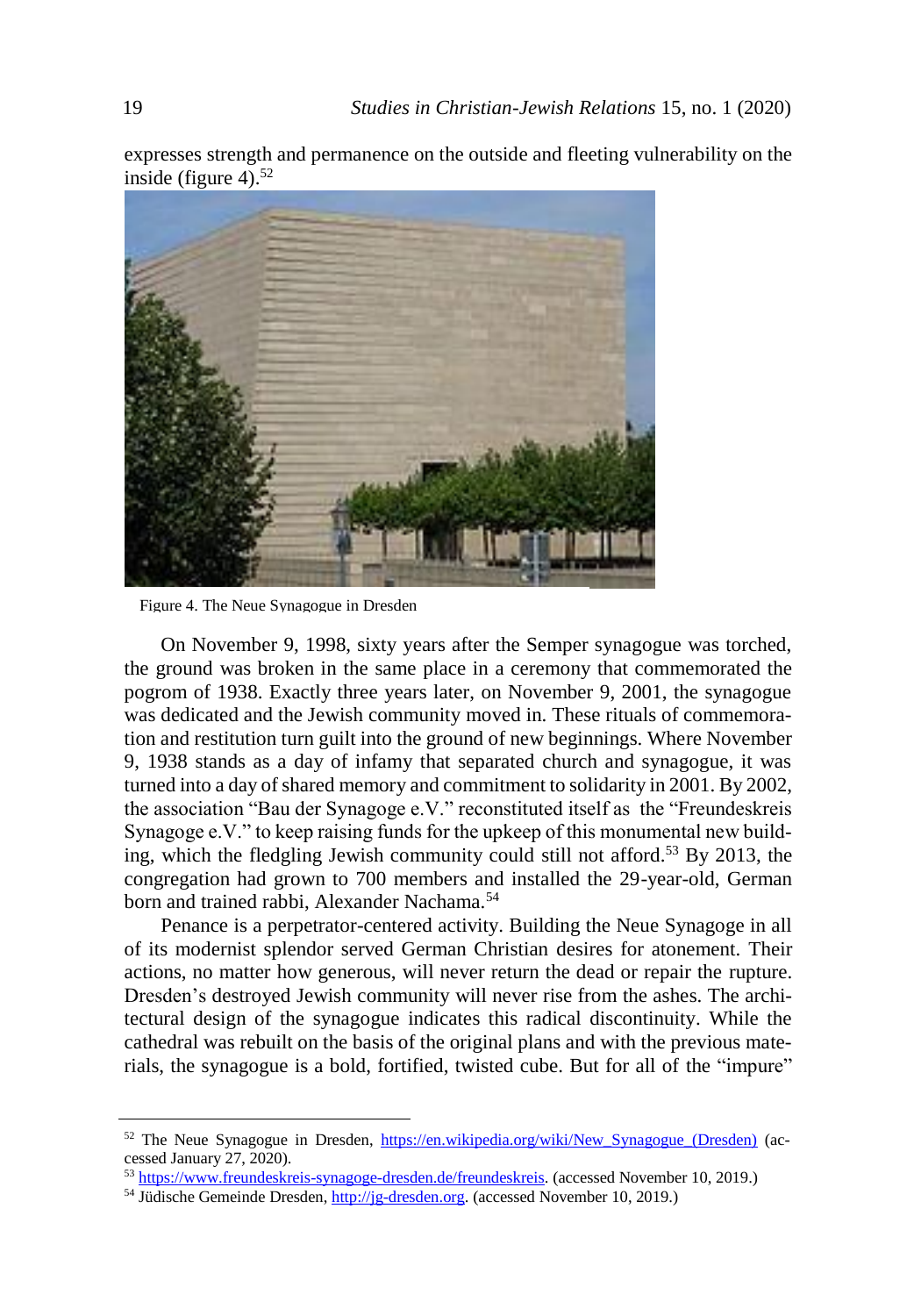self-serving motivations, the church activists' commitment to connect the rebuilding the Frauenkirche with the construction of a new synagogue also set powerful signals against supersessionism. For the first time in Christian history, the future of Jewish religious life became integral to the Christian presence in the public sphere.

On the Jewish side, despite well-deserved suspicion and doubt, the persistence and consistency of penitential restitution, albeit always a minority position, is acknowledged.<sup>55</sup> Rituals of penitential restitution are performed without reference to sincerity of the emotion or state of mind. Its power rests in its enduring performance. When the Reparations Agreement between West Germany and Israel, known as *Wiedergutmachungsabkommen,* was signed in 1952, riots broke out inside and outside of the Knesset, the parliament of Israel. The German term for reparations, "making good again," alone was enough to drive 15,000 people into the streets of Jerusalem to protest the payment of blood money. And this deal, while politically necessary for diplomatic reasons, was not at all popular among the German public either. The majority of German tax payers resented reparations payments as they struggled to rebuild war-torn cities and a ravaged economy. Civil servants, judges, and administrators made the process of filing claims for stolen property, pension funds, and insurance claims a humiliating nightmare for survivors. German resistance to restitution and reparation was massive and wide spread, though considerably better than what survivors encountered in Austria and other European countries, where violence greeted their attempts to reclaim their homes (e.g., the pogrom in Kielce, Poland). While the treaty to pay reparations to the Jewish Claims Conference and the state of Israel was made primarily for expedient reasons of diplomacy rather than moral repugnance or repudiation of antisemitism, the depth and degree of engagement changed over time. Restitution is now more actively embraced by individuals, businesses, organizations, and municipalities than at earlier times. Those who choose to accept the obligations of the past find reparations a worthwhile investment in the future.

Germany has worked hard to turn itself into a welcoming place for Jews, not despite but because of its past. Dresden is one such example, important to note not least because the former East Germany is increasingly characterized by images of xenophobic, racist, nationalist, and antisemitic demonstrations. The rise of the right-wing party AfD and the Pegida movement shape the media perception of the former East Germany as the unrepentant part of Germany, which is hostile to foreigners, Muslims, and Jews.<sup>56</sup> The presence of these movements is as much a reality of re-unified Germany as the citizens' initiative that built and sustains the Neue Synagogue. There is vandalism, as well as need for permanent police presence in front of Jewish institutions in Germany, which is both disconcerting and reassuring to people who live, work, and pray in these buildings. The recent terrorist attack on

<sup>55</sup> Karin Vogelsang, "Verlässliche Partner," *Jüdische Allgemeine*, (June 26, 2017). <https://www.juedische-allgemeine.de/gemeinden/verlaessliche-partner/> (accessed November 10, 2019.)

<sup>56</sup> AFD *Alternative for Germany* is a rightwing party that was founded in 2013. Pegida emerged in demonstrations in Dresden in 2014 and purports to mobilize *Patriotic Europeans Against the Islamization of the Occident*.